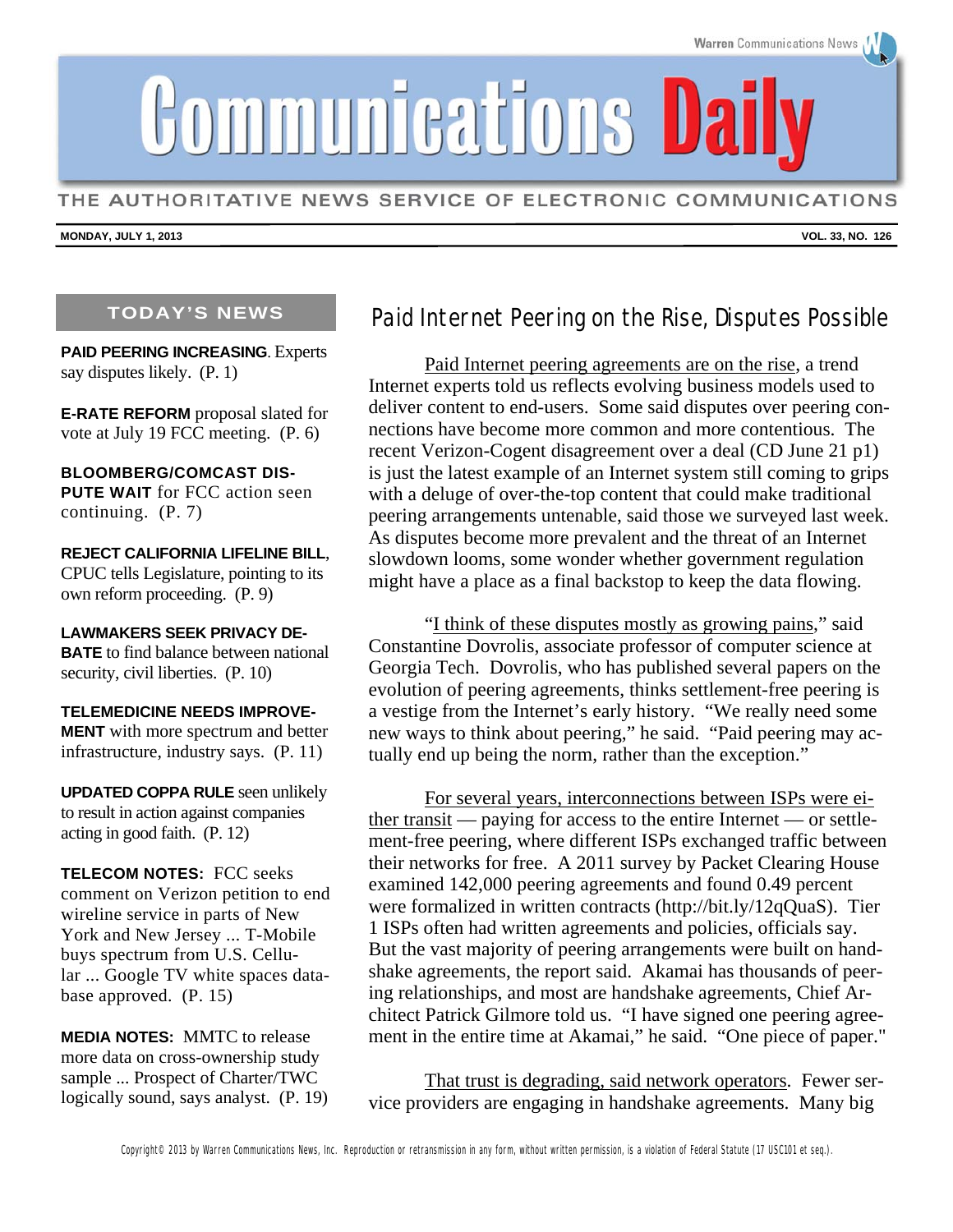ones, including Verizon, Comcast, Charter Communications and AT&T, all list detailed peering policies online. In "all the discussions I've been in, they've been discussed as contractual," said Charlie Baker, director-product management at caching company PeerApp. In the "good old days" when there were "five or six peering sites across the country," peering agreements were based on loose handshake deals, said Bob Stovall, vice president-network operations and engineering at Merit, an Ann Arbor, Mich.-based nonprofit regional ISP with customers including universities. Now, they're frequently spelled out in contracts — contracts that increasingly involve payments, he said.

"More and more ISPs are starting to charge for transit," said Vishal Misra, associate professor of computer science at Columbia University. Misra said he predicted the change in academic papers a few years back. When peering arrangements were established years ago, "the Internet was a very symmetric looking entity," he said, with largely similar amounts of traffic traveling between universities. As the Internet has become more commercial, it has partitioned into different entities, with content providers like Netflix and Amazon on one side, and "eyeballs" on the other side. And traffic has become very asymmetric, he said. Verizon's David Young, vice president-federal regulatory affairs, cited the "unbalanced" traffic load when he accused Cogent in June of violating "one of the basic and long-standing requirements" of settlement-free peering arrangements (http://vz.to/19VpvsU).

As the Internet has become more commercial, the traditional roles of various Internet entities have become less clear, researchers said. The roles of access ISPs, transit or backbone ISPs, content providers and content delivery networks used to be fairly distinct, Dovrolis said. Over the last few years, those distinctions have become more and more blurry, he said. "Everybody's basically trying to play all of these roles all the time." This increases the likelihood of disputes, Dovrolis said: Before, the various Internet companies used to complement each other, he said. Now, they're offering the same services, said Dovrolis. "This makes these disputes even stronger."

"I don't think settlement-free peering is going away," said a Tier 1 ISP executive. What's changing is that new charging agreements are becoming available, he said. Paid peering is one of them, but there are others that fall between the extremes of free peering and paying for transit, he said. "It goes beyond just paid peering. The Internet interconnection market is evolving. It's been evolving from day one, and it's going to continue to evolve in order to accommodate the changing requirements of the network."

The shifts in business model reveal an industry that's trying to work out its future, said Craig Labovitz, CEO of the cloud-computing firm DeepField. "For a long time, it was just that the technology was driving the evolution," he said. "Now, as a maturing industry, you really are seeing the business models drive, literally, redesigning how the Internet is built."

#### Settlement-Free Peering 'Unstable'?

A huge spike in consumer demand for over-the-top content has made agreements increasingly contentious, said network operators, academic researchers and other stakeholders. "Nobody thought there would be disputes, because nobody thought there would be so much incoming as opposed to outgoing," Baker said. "The Internet is just a lot of consumption."

That consumption leads to asymmetries in traffic, and those disputes "really can get ugly," said Michael Miller, chief marketing officer at Renesys, which analyzes peering relationships. "When they're not equitable like that, the whole idea of not paying for the service starts to fall apart." The problem is compounded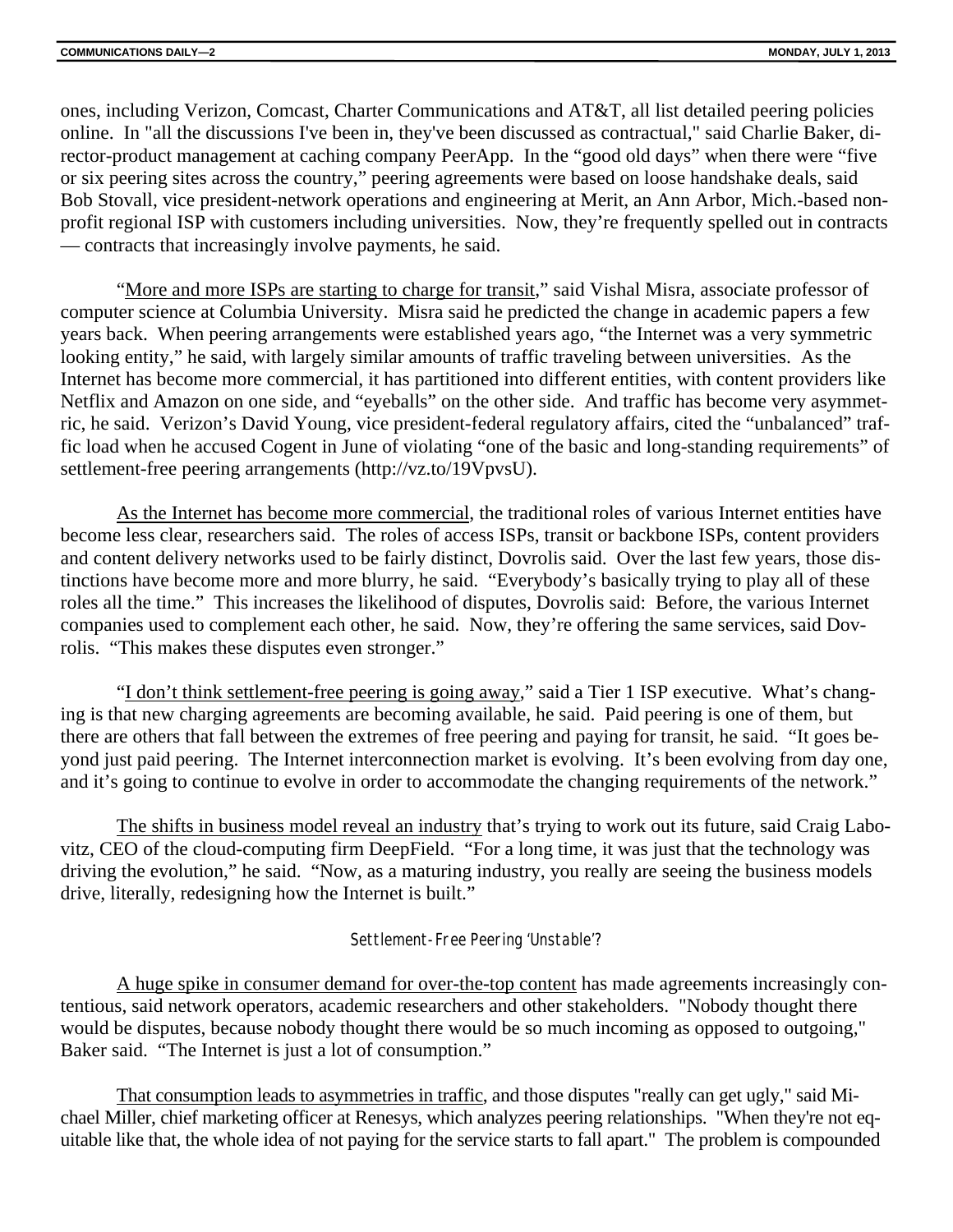when some providers use peering points to carry less of a load than they might otherwise have to — essentially "gaming the system," Miller said. "There are providers who will try to push traffic off of their network as quickly as possible, so they don't have to carry the traffic," he said. "They're trying to get their peers to carry as much traffic as possible, so that they don't have to carry it on their network, because that's [savings] they can use for their customers versus their noncustomers. That's usually where the tension comes from."

The question many in the industry are working through is how to measure the value of the traffic carried. Some connections will simply never be symmetrical, since last-mile networks always receive a lot more data than they send, said Mark Taylor, Level 3 vice president-media and Internet Protocol services. It should be a "simple engineer-to-engineer discussion," he said, but it's getting complicated by business and strategic issues. Level 3 bases its peering policies on the distance a bit has traveled, or bit-miles, he said: Traffic loads can be asymmetrical as long as the distance they are carried is relatively analogous.

It makes sense that Level 3 is pushing a bit-mile metric, said William Norton, executive director of DrPeering International, a consulting firm focused on Internet peering. "You would too if you ran a long-haul network." That's just one measure, he said: Some ISPs won't peer unless the out: in ratio is less than 2.5:1. Verizon's settlement-free interconnection policy states that the ratio of traffic "shall be roughly balanced and shall not exceed 1.8:1" (http://vz.to/14f1ok5). It also requires the aggregate traffic volume exchange in each direction over all interconnection links "shall equal or exceed 1500 Mbps of traffic" for Verizon.

Research predicts "there will be more disputes," Misra said. Fifty years of study into cooperative game theory shows that what each partner in a coalition gets is proportional to what it brings to the table, he said: It's not surprising that Verizon "wants a part" of what Netflix is paying to Cogent, Misra said, because in Verizon's role as an access ISP, it's bringing the eyeballs. "I'm not saying that Verizon is wrong, but we'll see more and more of this happening," he said. "As the Internet has become more and more asymmetric, the current scenario is unstable."

Eyeballs aren't the only source of leverage in trying to convert formerly free relationships into paying ones, said researchers and engineers. Wholesale networks have an incentive to convert as many of their peered relationships into paying relationships as possible, Akami's Gilmore said. Networks that serve on-demand content — like Netflix videos — could threaten to cut off that connection without payment, if they know it would have a detrimental effect on another network's end-users, he said. Bill Woodcock, research director at Packet Clearing House, called such tactics "blackmail."

"It happens surprisingly a lot around Cogent, which is why people find them objectionable," Woodcock said. "More Internet-oriented companies generally don't bother with this, because it's all getting in the way of actually serving their customers. Using other peoples' customers as hostages is blackmail, and using your own customers by abusing them — by not providing them the service they paid for and hoping they don't claim a refund — it's just bad business practice." Cogent CEO Dave Schaeffer told us recently that his company gets a bad rap in the industry because it regularly undercuts competitors on Internet rates. He said Cogent doesn't de-peer other ISPs, but acknowledged it has been involved in a number of high-profile peering disputes. The company had no comment for this story.

### Silent, or 'Quite the Spectacle'

As ISPs seek to protect their interests, the potential for conflicts rise, said many experts. When negotiations reach an impasse, the result can be a silent de-peer, or a public de-peer, Norton said. "The si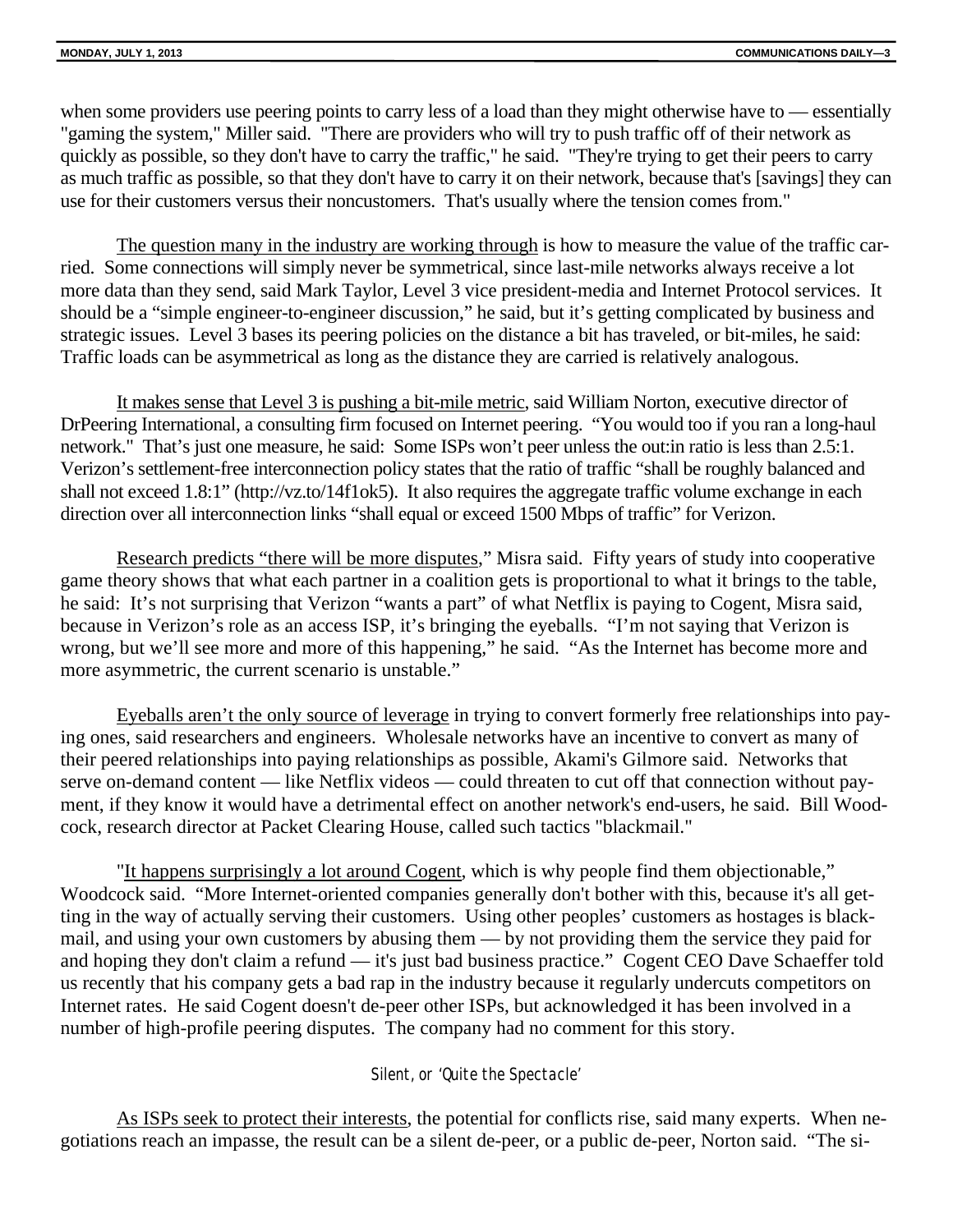lent de-peers happen all the time. The session is turned down and like dating, networks don't want to tell others that they were dumped for fear of how it will make them look: Weak and undesirable." Depeering can also happen in response to errant cable cuts or weather emergencies. Woodcock estimates 500 to 1,000 small de-peerings occur daily.

Public de-peerings get media coverage. "The case is made to the press, blame is targeted and everyone on the Internet gets a chance to chime in on various blogs with comments enabled," Norton said. "It is quite the spectacle and everyone is loudly sure that one side is evil and the other is the victim. The court of public opinion is intended to put pressure on the other side."

It's becoming more common for parties to a dispute to try to leverage their subscribers to advantage their side of the debate, said Baker. Peering disputes are "being used now in the public to try to act as a lever," he said, citing the Netflix ISP Speed Index as an example (http://nflx.it/14f0BiZ). "It has nothing to do with selling more subscriptions," Baker said. "It's purely done by Netflix so that there's a public outcry. If your ISP is not rated as one of the top ISPs in their Netflix ranking, Netflix wants to use that as leverage to get better agreements and more gear and things going in that network. And they want public perception to be '[Your ISP] is not a good Netflix network, you need to call them to make Netflix better.'" Netflix declined to comment.

Some say peering disputes are still rare, just increasingly public. Big disputes happen closer to once a year than once a month, Gilmore said. "They've happened before. Maybe they just weren't as public," he told us. "It doesn't seem like they're happening much more frequently."

Not everyone agrees the rise in paid peering is significant. Woodcock called paid peering a "fiction," pushed by network salespeople selling transit that they've rebranded as peering. "There are people who understand that peering exists, but haven't figured out how to do it for themselves, and somebody comes along and says, 'Here, let me sell it to you,'" he said. "It's no more true now than it ever has been

| <b>Communications Daily</b>                                                                                                                                       | <b>EDITORIAL &amp; BUSINESS HEADQUARTERS</b><br>2115 Ward Court, N.W., Washington, DC 20037                                                          | <b>Business</b>                                                                                         |
|-------------------------------------------------------------------------------------------------------------------------------------------------------------------|------------------------------------------------------------------------------------------------------------------------------------------------------|---------------------------------------------------------------------------------------------------------|
|                                                                                                                                                                   | Albert Warren                                                                                                                                        | Brig Easley. Exec. VP-Controller<br>Deborah Jacobs. Information Systems Manager                         |
| $(ISSN 0277-0679)$                                                                                                                                                | Editor & Publisher 1961-2006                                                                                                                         | Gregory Jones Database/Network Manager<br>Annette Munroe Dir., Marketing & Circulation                  |
| PUBLISHED BY WARREN COMMUNICATIONS NEWS, INC.                                                                                                                     | Paul Warren Chairman and Publisher<br>Daniel Warren President and Editor                                                                             | Susan Seiler Content Compliance Specialist<br>Katrina McCraySr. Sales & Mktg. Support Specialist        |
| Jonathan Make Managing Editor<br>Howard Buskirk Associate Managing Editor                                                                                         | Michael Feazel Executive Editor<br>Paul Gluckman Executive Senior Editor<br>Howard Buskirk  Executive Senior Editor<br>Jonathan Make Managing Editor | Greg Robinson Sales & Marketing Support Assistant<br>Loraine Taylor Sales & Marketing Support Assistant |
|                                                                                                                                                                   | Mark Seavy Senior Editor                                                                                                                             | <b>Television &amp; Cable Factbook</b>                                                                  |
| Warren Communications News, Inc. is publisher of Communications<br>Daily, Warren's Washington Internet Daily, Consumer Electronics Daily,                         | Monty Tayloe Associate Editor<br>Kamala Lane Assistant Editor                                                                                        | Michael Taliaferro Managing Editor & Asst. Pub.<br>Gaye Nail Assoc. Managing Editor                     |
| State Telephone Regulation Report, Television & Cable Factbook, Cable<br>& Station Coverage Atlas, and other specialized publications.                            | Bryce Baschuk Assistant Editor<br>Matthew Schwartz Assistant Editor                                                                                  | Kari Danner Sr. Editor & Editorial Supervisor<br>Colleen Crosby Sr. Editor & Editorial Supervisor       |
| Send news materials to: newsroom@warren-news.com                                                                                                                  |                                                                                                                                                      |                                                                                                         |
| Copyright © 2013 by Warren Communications News, Inc.                                                                                                              | Erin Mershon Assistant Editor                                                                                                                        | <b>Sales</b>                                                                                            |
| Reproduction in any form, without written permission, is prohibited.                                                                                              |                                                                                                                                                      | William R. Benton Sales Director                                                                        |
| Phone: 202-872-9200 Fax: 202-318-8984                                                                                                                             | <b>International Trade Today</b>                                                                                                                     | Agnes Mannarelli National Accounts Manager<br>Jim Sharp Account Manager                                 |
| www.warren-news.com                                                                                                                                               |                                                                                                                                                      | Brooke Mowry Account Manager                                                                            |
| E-mail: info@warren-news.com                                                                                                                                      | Jessica Arriens. Assistant Editor                                                                                                                    |                                                                                                         |
|                                                                                                                                                                   |                                                                                                                                                      | Dir. of Advertising: Richard Nordin<br>Phone: 703-819-7976<br>Fax: 202-478-5135                         |
|                                                                                                                                                                   |                                                                                                                                                      | richard@groupnordin.com                                                                                 |
| By using our e-mail delivery service, you understand and agree that we may use tracking software to ensure accurate electronic delivery and convright compliance. |                                                                                                                                                      |                                                                                                         |

By using our e-mail delivery service, you understand and agree that we may use tracking software to ensure accurate electronic delivery and copyright compliance. This software forwards to us certain technical data and newsletter usage information from any computer that opens this e-mail. We do not share this information with anyone outside the company, nor do we use it for any commercial purpose. For more information about our data collection practices, please see our Privacy Policy at www.warren-news.com/privacypolicy.htm.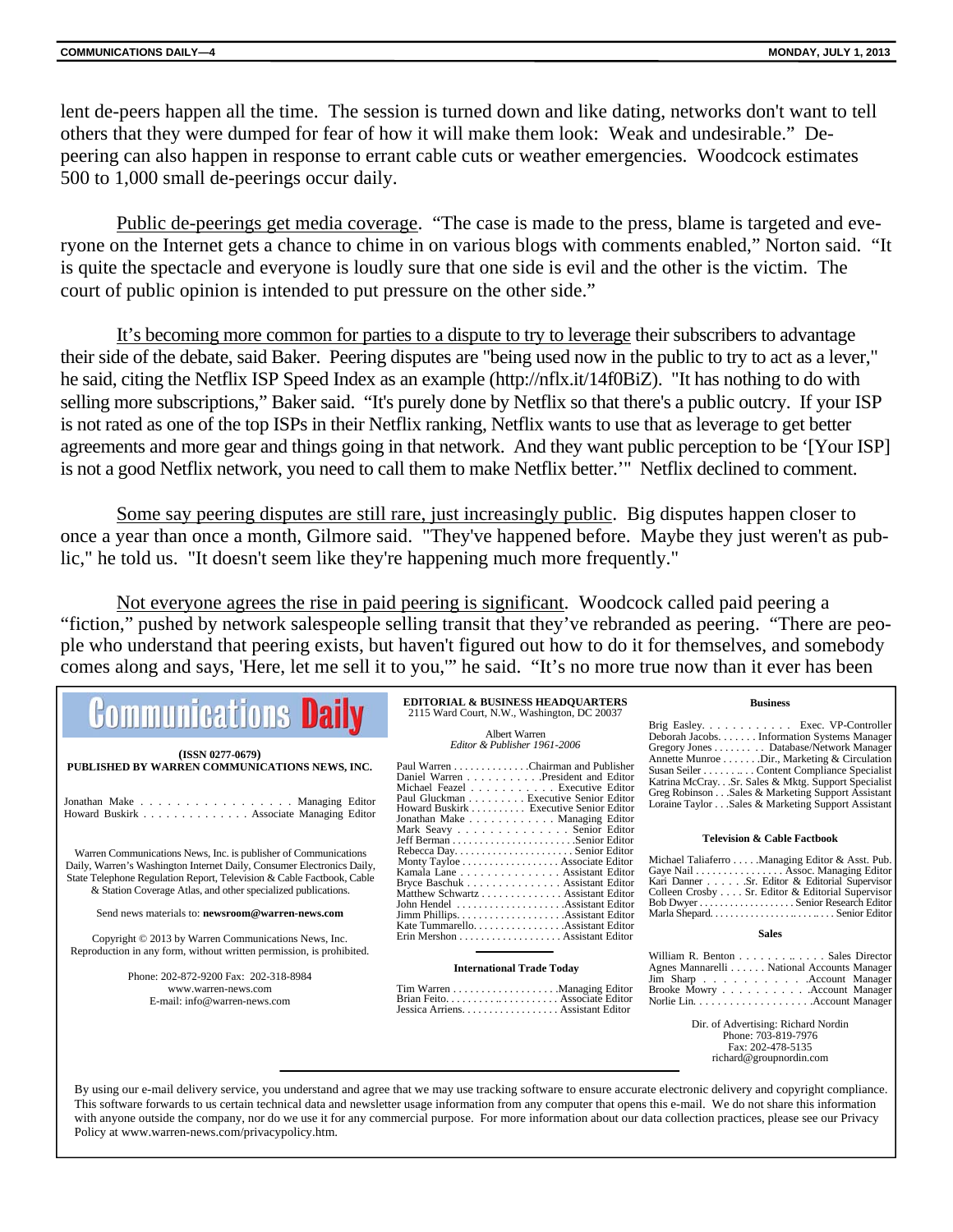in the past. There is no massive groundswell towards people desiring to give [these networks] their money. Just not going to happen. Although [those] salespeople would love to have people believe that that's the trendy, hot new thing."

Stakeholders disagree over how much harm consumers face as a result of peering disputes. Akamai's Gilmore said that if large backbone providers actually de-peer, end-users of one ISP could lose their connection to end-users of another. Level 3's Taylor said the Web had enough other peering points to prevent such an extreme case, but cautioned that de-peering could significantly slow connection speeds for end-users. "The route gets more and more congested, and the quality of the bits get more and more degraded," he said. Miller agreed. Without a direct peering relationship, traffic will flow into the Internet either via another peered relationship, or a paid transit relationship, he said. "It still may make it to its destination, but it may go in a roundabout way, and impact people's performance. When you're a content provider like Comcast, those things become very important very quickly in the performance your customers are getting out to the Internet."

It is difficult to predict what impact a de-peering will have, Merit's Stovall said. He was privy to a de-peering several years ago, he said, in which his network's transit provider de-peered from the transit provider serving a satellite campus across the country. "One of our campuses was doing research with an entity over there and they couldn't patch their traffic," he said. "It took two or three days to resolve, and even email stopped working."

### Regulatory Backstop?

As peering disputes become more public, bringing with them the looming threat of an Internet slowdown, some are calling for the government to start taking an interest. The FCC and other relevant governmental authorities "should be collecting information about peering," said Sascha Meinrath, director of the New America Foundation's Open Technology Institute. "Given that this is a vital infrastructure, it's absurd how little we know about what's actually happening behind the scenes."

Paid peering arrangements exist under a shroud of non-disclosure agreements. Because of that, no one has hard numbers on exactly how many peering agreements are paid, researchers said. "There needs to be transparency around what's actually happening, since peering impacts nearly every facet of our society, yet isn't understood," Meinrath said.

"If possible, you want competition, rather than regulation," said computer-science Professor Dah Ming Chiu of the Chinese University of Hong Kong. "Even in China, where government has a lot of power, they don't dictate how ISPs peer." The nation does "make sure ISPs peer," he said. If there's a monopoly on last-mile access, there might be a role for government oversight, he said. "But if there are alternatives, sooner or later, customers can choose to move to other ISPs."

True competition "doesn't exist" in the last mile, said Prof. Misra. Customers rarely have more than two choices for broadband, he said. Even if there are ostensibly other options, customers are often locked into multiyear contracts, he said: "Eventually" the government "will have to step in." Misra has proposed a "public option" for the Internet, where the government could "run its own ISP" and ensure access. He conceded that's "unlikely to happen."

If the FCC wanted to study Internet peering, "I don't think this would necessarily be the end of the world," a Tier 1 ISP executive said. When it does so, the agency will find a market that's working "remarkably well," better than anything that could be achieved with regulation, he said.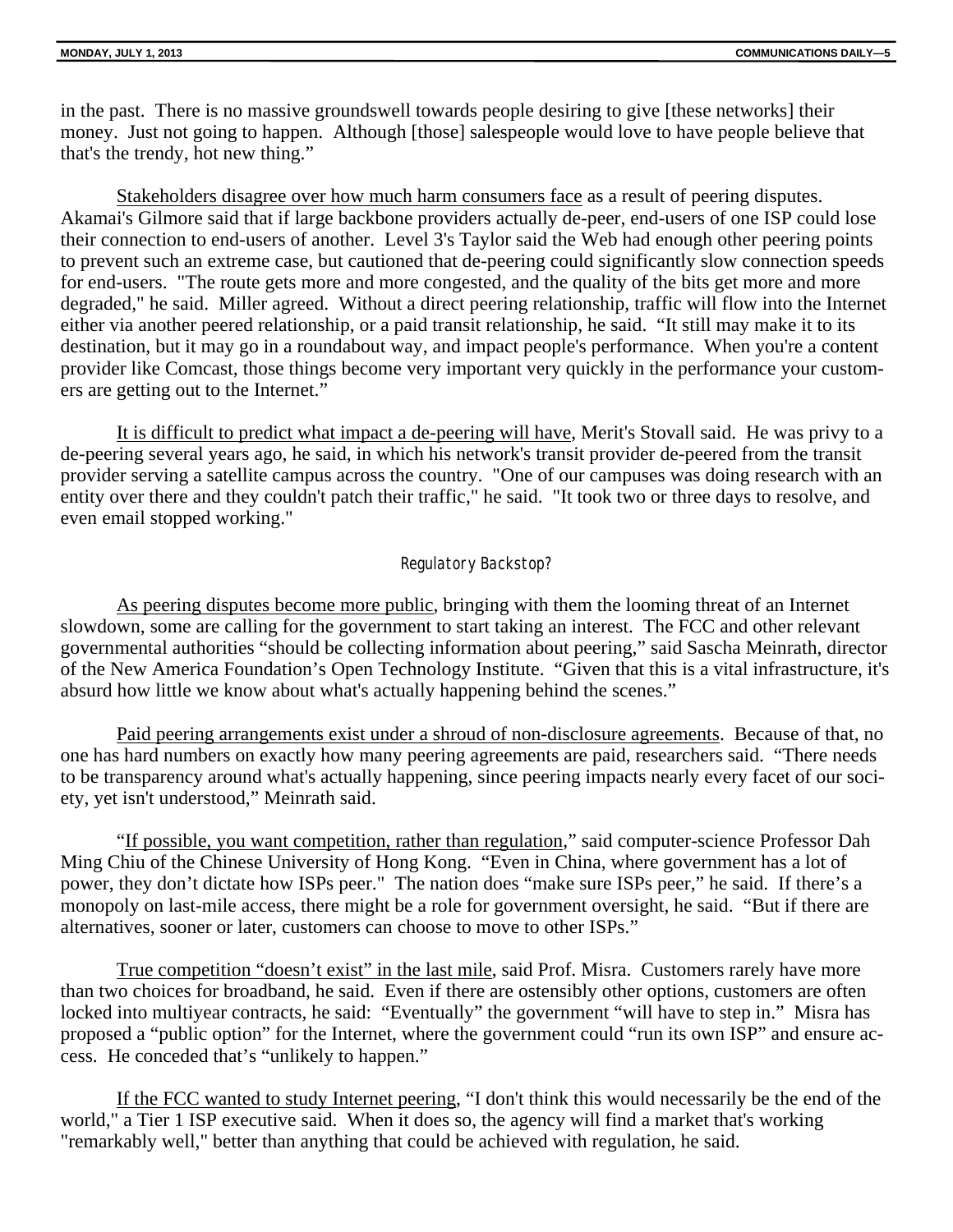"Internet peering has never been regulated, nor should it be," said Robert McDowell, an FCC member for seven years until May and now affiliated with the Hudson Institute. "To do so would be to cross a dangerous regulatory Rubicon. History has proven that having peering arrangements worked out through private contractual negotiations is a phenomenally successful model for dispute regulation." Bringing regulators into the space would be "harmfully disruptive on many levels," he said, calling it a "giant step backward" that would "impair the dynamism of the global Internet market," as well as "fuel international efforts to regulate the economics, operations and content" of the Internet. *— Matthew S. Schwartz, Erin Mershon*

### Obama Priority

## Clyburn Asks FCC to Vote on E-rate NPRM at July Meeting

FCC acting Chairwoman Mignon Clyburn circulated an NPRM Friday, teed up for a vote at the commission's July 19 meeting, examining a further overhaul of the USF E-rate program. The NPRM also comes in the wake of a June 6 speech by President Barack Obama urging the commission to make high-speed Internet available to enough schools and libraries to connect 99 percent of American students (CD June 7 p7).

The NPRM will look at such issues as how the E-rate program can be revamped to meet the president's goal that educational institutions be connected at a minimum broadband speed of at least 100 Mbps, as well as how services are purchased with an eye on program efficiency, FCC officials said Friday. The FCC meeting is Clyburn's second at the helm of the agency. Also on the tentative agenda for July 19 is an order on telecom relay services and the 15th annual report on video competition, according to an FCC news release (http://fcc.us/17qf6Sk).

"Today, I am sharing a proposal with my fellow FCC Commissioners to modernize our E-rate program to ensure students and teachers have access to the best, most current learning technology. Earlier this month, President Obama called on the FCC to bring high-speed Internet to 99 percent of U.S. students within five years," Clyburn said Friday in an emailed statement. "Today's proposal answers that call to close our education system's bandwidth gap by modernizing the E-Rate program and providing our schools and libraries with a path towards affordable access to high-speed broadband. I look forward to working with my colleagues as we proceed towards revitalizing this important program, long-championed by Senator [Jay] Rockefeller and Senator-elect [Ed] Markey." Rockefeller chairs the Senate Commerce Committee. Most classrooms are now connected to the Internet, Clyburn said. "In 2010 we took a number of initial steps to cut red tape and help schools get faster speeds for less money," she said. "But now, to ensure a robust future for our children, we must equip them with the necessary tools to compete and flourish in an increasingly global and high tech economy."

As examples of the kinds of issues the NPRM will raise, a senior FCC official cited use of broadband to provide students with the ability to take a foreign language remotely and the possibilities broadband offers for the education of students with disabilities. "All of these are game changers and you see it already happening in a few bright spots in the country ... but we have to make sure that every student in the U.S. has access to these opportunities," the official said. E-rate has helped get some level of Internet service to almost 100 percent of U.S. classrooms, "but we also know that it's time for an upgrade, a modernization of this program," the official said.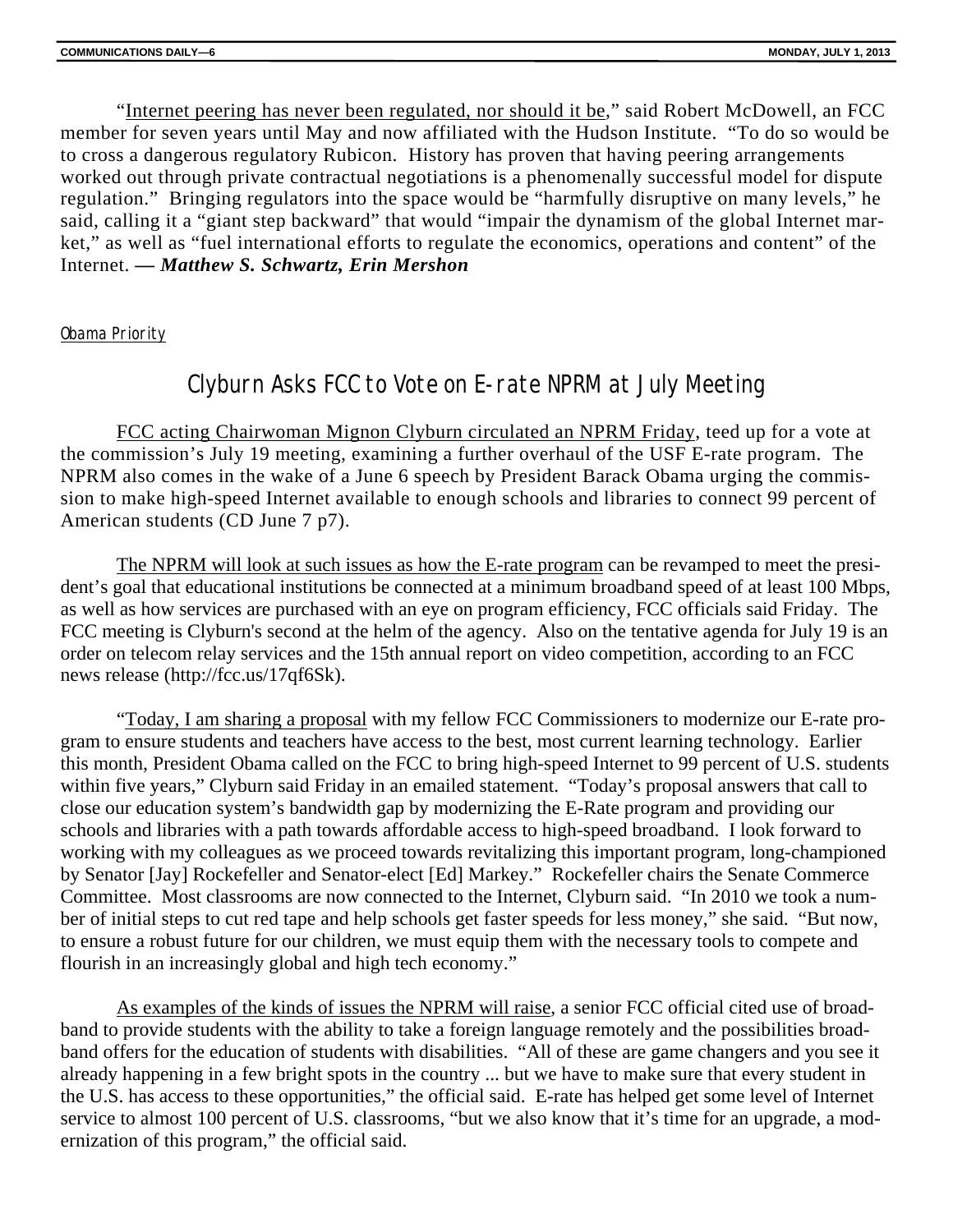The E-rate program dates to 1998 and has long been a favorite of some congressional Democrats. The original author of the E-rate program, Rockefeller, applauded Clyburn's announcement. It's an "important step ... toward beginning the process of updating the E-Rate program, so all students and teachers can access the transformative power of technology in their schools and libraries," he said in a news release. "I look forward to working with the FCC on preserving and strengthening E-Rate as it holds the promise of a brighter future for our youngest generation." Earlier this month, FCC Chairman nominee Tom Wheeler pledged to Rockefeller he would support the modernization of the program if confirmed by the Senate (CD June 19 p1).

"It is good to take a look at E-Rate," said Public Knowledge Senior Vice President Harold Feld. "The FCC should regularly review all the tools at its disposal to try to enhance broadband everywhere in the home and in the classroom." The "importance of publicly available broadband in libraries has only increased in recent years," said Feld. "Used in conjunction with TV white spaces and other unlicensed spectrum potentially made available, broadband in schools and libraries can potentially help many of those without broadband in the home access the Internet." The "one concern" from "some quarters" is "that we should shift support from Lifeline to E-Rate," said Feld. "That would be exactly the wrong approach. Publicly accessible broadband in schools and libraries is an educational tool and a safety net for those without access, not a replacement for essential communication services. Hopefully, those waging an illconsidered campaign to undermine Lifeline will not try to hijack E-Rate for their purposes."

A former FCC official warned the notice could open the door for the FCC to expand the program. "The push from the Hill has been take it bigger and that has been met with a warm reception at the commission," the official said. "I would look for E-rate to be expanded in the guise of making it more efficient." *— Howard Buskirk, Bryce Baschuk*

### First Amendment Concerns 'Spurious'?

## FCC Won't Move on Bloomberg/Comcast Neighborhooding Dispute, Attorneys Say

The FCC won't take up the Bloomberg/Comcast channel placement dispute anytime soon, despite a plea last week (CD June 27 p16) from the financial news channel for the agency to act on the two-plusyear-old matter, several cable industry attorneys told us in interviews. With the recent Tennis Channel program carriage dispute decision against the FCC from the U.S. Court of Appeals for the D.C. Circuit (CD May 29 p1) and a new chairman unlikely to take office right away, the attorneys said the current commission probably won't quickly resolve the issue. The dispute revolves around conditions of the Comcast/NBCUniversal deal and the placement of the Bloomberg TV network in the same neighborhood as other news networks owned by Comcast.

An item on the matter was listed as being "on circulation" by the agency since February. "Once you start circulating, you get into that middle world," said one cable attorney connected to the case. "With an interim chairwoman, it's harder to move an item that's not short and sweet, or related to a primary issue," such as the spectrum auction, he said.

"The FCC had a pretty high hurdle to show discrimination," said Cohn and Marks cable attorney Ronald Siegel of the May 28 *Comcast v. FCC* Tennis Channel decision. Several cable attorneys cited the ruling as a deterrent to the FCC acting on the Bloomberg matter. Concurring opinions in that case refer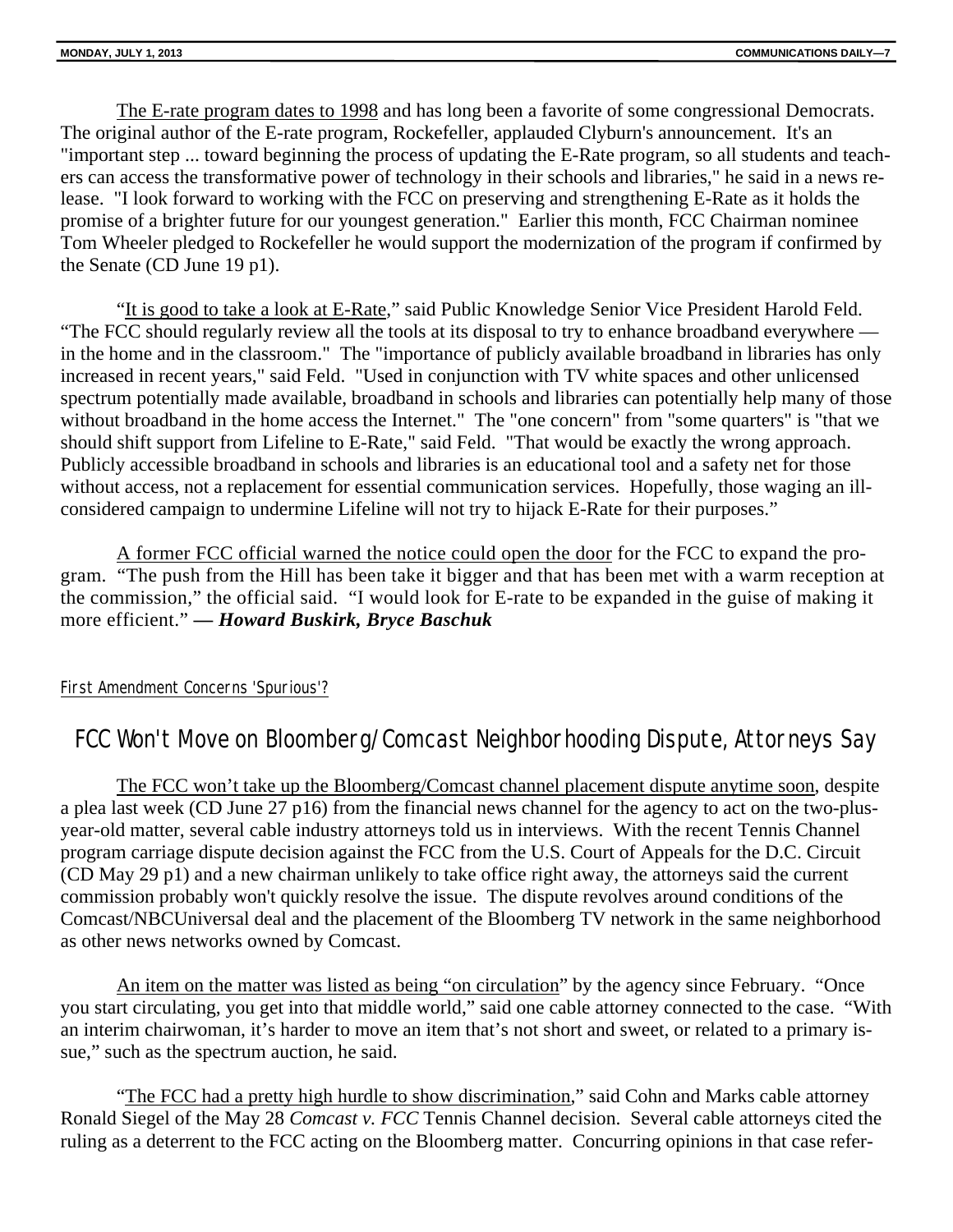enced the First Amendment implications of channel placement, and multiple attorneys said the FCC wants to stay away from those sorts of arguments at the moment. "Doesn't this go to the core of what editorial discretion an operator has?" said Baker Hostetler cable attorney Gary Lutzker. "It's almost like the government telling a newspaper they have to put sports in the first section." Bloomberg, Comcast and the Media Bureau had no comment for this story.

However, the First Amendment argument could be seen as "spurious," said Public Knowledge Senior Counsel John Bergmayer. Since Bloomberg's channel placement was one condition of the NBCUniversal/Comcast combination, Bergmayer said the core issue of the dispute is "the rule of law," not the First Amendment. "The commission surely has to enforce its own decisions," Bergmayer said. "A failure to do that is failure of commission effectiveness overall." Former FCC Commissioner Michael Copps, who voted against the deal, said the dispute shows that the agency needs to follow up on the promises made by companies that come before it. "The commission needs to follow up on the conditions it imposes," said Copps, now at Common Cause. "It's easy to make commitments, but [the FCC] has to do more than rely on reports" from the companies themselves, he said.

The commission is also much less likely to address a controversial issue with acting Chairwoman Mignon Clyburn having only just taken office and Chairman nominee Tom Wheeler waiting to take over, said several cable attorneys and others. "The commission being in transition raises a particular challenge," said Bergmayer. The incentive auction is also a factor, said Siegel. "We have a new chairwoman with a really heavy agenda," said Siegel. "They're not focusing on a lot of other things." Lutzker said that it's not unusual for the commission to take a long time to address applications for review even when it's fully empanelled. "Applications for review are not dealt with rapidly," he said. "Unless there's a political motivation for moving fast."

The FCC should "direct Comcast to immediately move BTV into every SD news neighborhood on each of Comcast's channel lineups in the top-35" markets, said Bloomberg in a filing Wednesday (http://bit.ly/1cnx7ky). The two companies have been battling on the issue since Comcast bought control of NBCUniversal in 2011, when the FCC ruled as a merger condition that if Comcast carries news or business channels in a neighborhood, it has to carry all independent news channels in that neighborhood. Comcast has said since the transaction that a grouping of four news channels doesn't constitute a neighborhood.

After the deal, Bloomberg filed a complaint against Comcast, eventually leading to a Media Bureau order saying the operator had news neighborhoods on some systems and must carry the indie on those systems, said the programmer's filing. However, the bureau then clarified that the rule only applied to standard definition systems, and then stayed the "neighborhood order" pending "commission review," Bloomberg said. "Some two and a half years after the adoption of the news neighborhood condition in the Merger Order — and more than one year since the Bureau initially said BTV should be neighborhooded within sixty days — BTV continues to be carried in fewer than half of Comcast's news neighborhoods, representing a small fraction of Comcast subscribers." *— Monty Tayloe*

By using our e-mail delivery service, you understand and agree that we may use tracking software to ensure accurate electronic delivery and copyright compliance. This software forwards to us certain technical data and newsletter usage information from any computer that opens this e-mail. We do not share this information with anyone outside our company, nor do we use it for any commercial purpose. For more information about our data collection practices, please see our Privacy Policy at www.warren-news.com/privacypolicy.htm.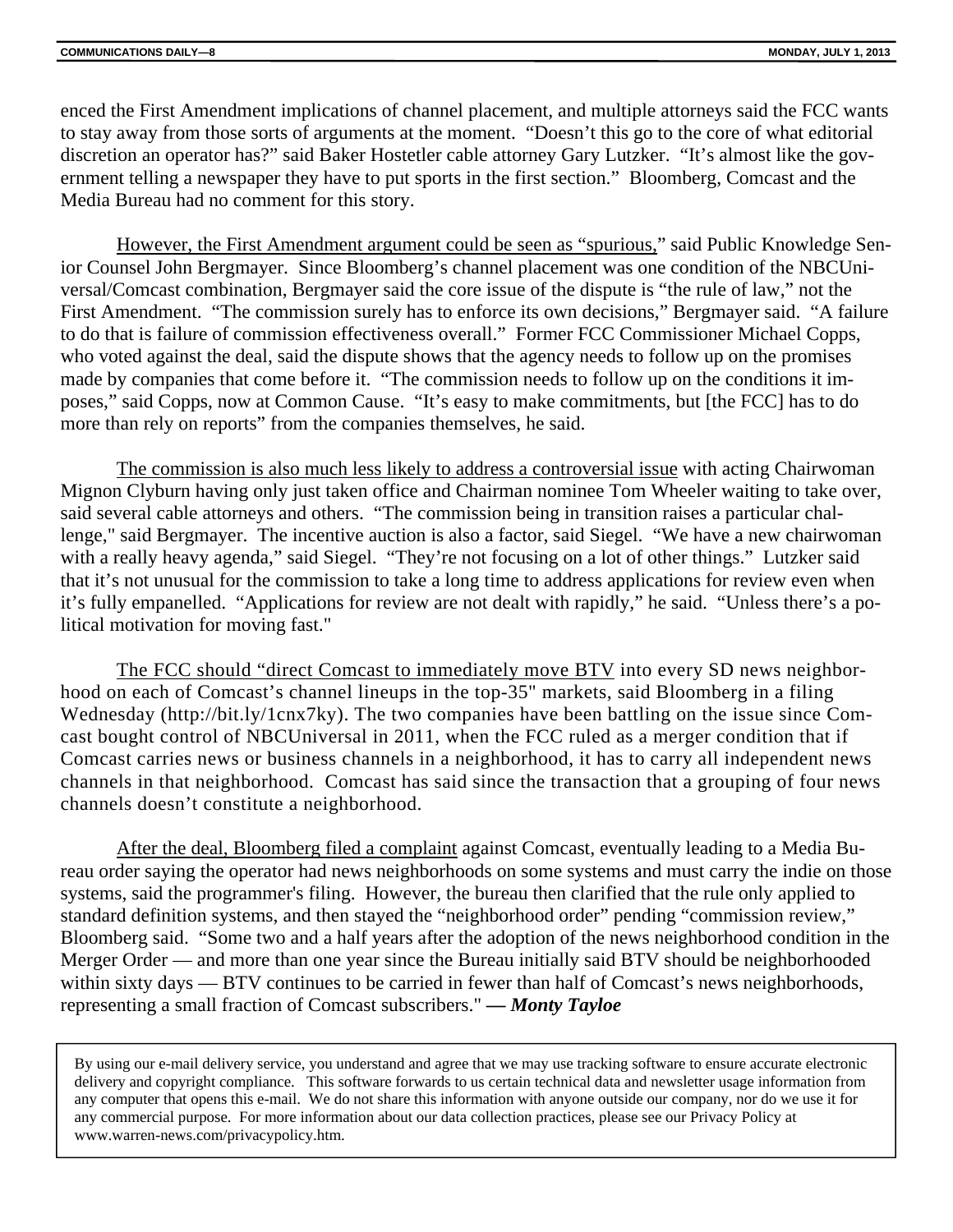'Down in Flames'

## CPUC Votes 4-1 to Oppose California LifeLine Bill

The California Public Utilities Commission, despite its president's urging, voted to oppose a major piece of telecom legislation moving through the Legislature. Commissioners voted 4-1 to oppose Assembly Bill 1407, without suggesting any amendments. The bill proposes to expand the California LifeLine program to wireless and alternative providers of interconnected VoIP. But several commissioners argued the bill would scrap extensive CPUC efforts as well as hurt the California subsidy program. CPUC staff, in a memo posted earlier last week, had advocated opposing the bill (CD June 26 p15).

"I don't see the point of going down in flames," CPUC President Michael Peevey told colleagues. He was the sole dissenting voice arguing against opposition. Instead he suggested the CPUC advocate for eight bill amendments and a "support if amended" position, which he called "a better stance" and "more tactical."

AB-1407 received its first reading in March, passed unanimously out of the Assembly May 23 and is slated for a hearing before the Senate Committee on Energy, Utilities and Communications on Tuesday. It proposes to adjust the Moore Universal Telephone Service Act and sets specific parameters for discounts. "Through and including December 31, 2014, the nonrecurring service charge for commencing voice service for a single voice connection for a lifeline customer be no greater than \$10," said the legislative counsel's digest attached to the bill text (http://bit.ly/11NWqv9). "Until and including December 31, 2014, the lifeline provider would be eligible for reimbursement from the fund for the difference between the nonrecurring charge paid by a lifeline subscriber and the nonrecurring charge the lifeline provider charges for identical services in the ordinary course of business to subscribers that are not eligible customers, subject to the limitation that the reimbursement can be no more than \$40 per connection." The CPUC would have some discretion to increase those amounts after, it said.

The bill worried Peevey in much the same way it did his colleagues: "I wish the bill hadn't been introduced, personally, honestly," he said. "But that's not the reality." The CPUC has a "rocky relationship" with the Legislature, and opposing the bill would "annoy" key legislators, especially given that AB-1407 sponsor Assembly member Steven Bradford (D) is a "significant player," said Peevey. He saw this discussion as "a replay" of last year's debate over Senate Bill 1161 (CD Oct 2 p7), which was passed and bars the CPUC from regulating VoIP, he said.

"I bear the tread marks of that bus that ran right over us," Commissioner Mark Ferron said of SB-1161. The problem with the bill was that the CPUC didn't "take a clear position in opposition," he said. The CPUC should be "very clear" that it cannot support AB 1407 in its current form, he said.

"I was disappointed to learn of the PUC's decision to oppose my bill, AB 1407," said Bradford in a written statement Friday. "We have engaged with numerous stakeholders — including the author of the original Lifeline law, former Assembly member Gwen Moore, the PUC, the NAACP, the Mexican American Legal Defense and Education Fund (MALDEF), and ratepayer advocates — and we are all in agreement that the Lifeline program needs to adjust to changes in technology. We will continue to engage them as this bill moves forward." Bradford chairs the Assembly Committee on Utilities and Commerce. He framed the bill as modernizing the LifeLine program "to ensure low-income consumers can access wireless and voice over internet protocol services and other emerging technologies." These changes should help open LifeLine to "millions of low-income Californians" and reflect "rapid changes in consumer preference," Bradford said.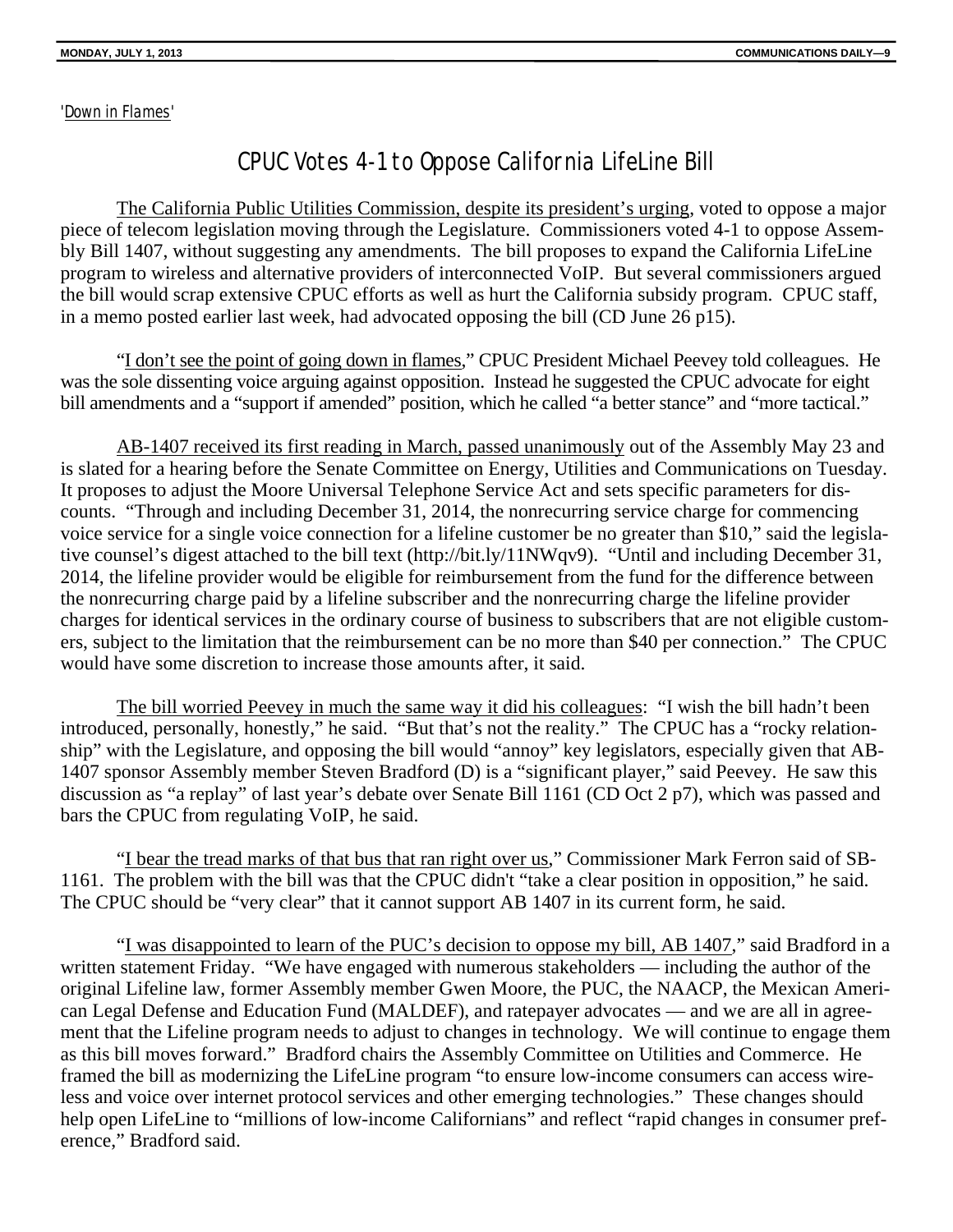But the opposing commissioners argued that AB-1407 had the potential to wipe out the work the CPUC has already done with the goal of reforming California's Lifeline program. The CPUC passed a decision on basic service in December, which paved the way for reforming Lifeline in 2013, Commissioner Catherine Sandoval explained. The CPUC is looking at "new discount levels; expanding the services eligible for the discount, including wireless Lifeline service, Voice Over Internet Protocol (VoIP), and other non-traditional services, and what these services might include; continued support for application of discounts to installation charges; pros and cons of pre-qualification of potential Lifeline customers," said its online page on the proceeding. It has already held multiple public participation hearings on these topics around the state and plans several more through August.

Sandoval pledged to have a proposed decision in that Lifeline proceeding by October, which would then be open for comment for 30 days. "I am confident that we can decide on the proposed decision before Thanksgiving," Sandoval said. "We can decide in early November." She outlined several substantial concerns with AB-1407 and argued that it would limit consumer protections, limit the CPUC's ability to hold Lifeline providers accountable and hurt consumers' access to 800 and toll-free numbers, which often cover suicide and domestic disturbance lines. The CPUC proceeding would reform Lifeline "six months to a year faster than this bill," she said. "I would argue the CPUC has a very good process under way." The CPUC "should be able to continue that process," said Sandoval.

"We would get a faster time to market if we continue on the current path, which is our own proceeding," Ferron added. The bill's passage would ultimately send the CPUC's basic service proceeding and decision "to the trash bin," he said. Commissioner Michel Florio also judged the bill "very frustrating," he said. "This bill would eviscerate all that hard work," he said of the CPUC's past proceeding. "The timing issue is very critical here." He urged Bradford to extend the process and see what decision the CPUC comes up with rather than pursue what he called a "backwards" process now. The bill would prove "incredibly more restrictive" on the CPUC and make the program "a copycat of the federal program" without attending to any "California-specific needs," he added. Bradford sponsored the bill due to frustrations with the CPUC's slowness in the basic service proceeding, but Sandoval is moving forward with the Lifeline proceeding "with alacrity," he said.

Florio and Commissioner Carla Peterman said they appreciated Peevey's attempt at amendments but disagreed they cured the substance of the problems. The bill also inspired considerable public comment at the start of the meeting. By Peevey's count, there were 30 speakers on the bill, 16 in favor and 14 opposed. — *John Hendel*

#### Honest Discussion 'Long Overdue'

## Bipartisan Support for Broad Privacy Debate Gains Momentum

A trio of House lawmakers said they want to debate the issue of government and corporate surveillance of Americans during separate interviews set to air this weekend on C-SPAN's *The Communicators*. Rep. Jared Polis, D-Colo.; Justin Amash, R-Mich.; and Michael Capuano, D-Mass., spoke less than a fortnight after reports of an order by the Foreign Intelligence Surveillance Court (FISC) that gave the National Security Agency authority to collect phone metadata from millions of Verizon subscribers (CD June 7 p1) and the existence of a program authorized by Section 702 of the Foreign Intelligence Surveillance Act (FISA) that permitted NSA collection of Internet user data from non-U.S. citizens.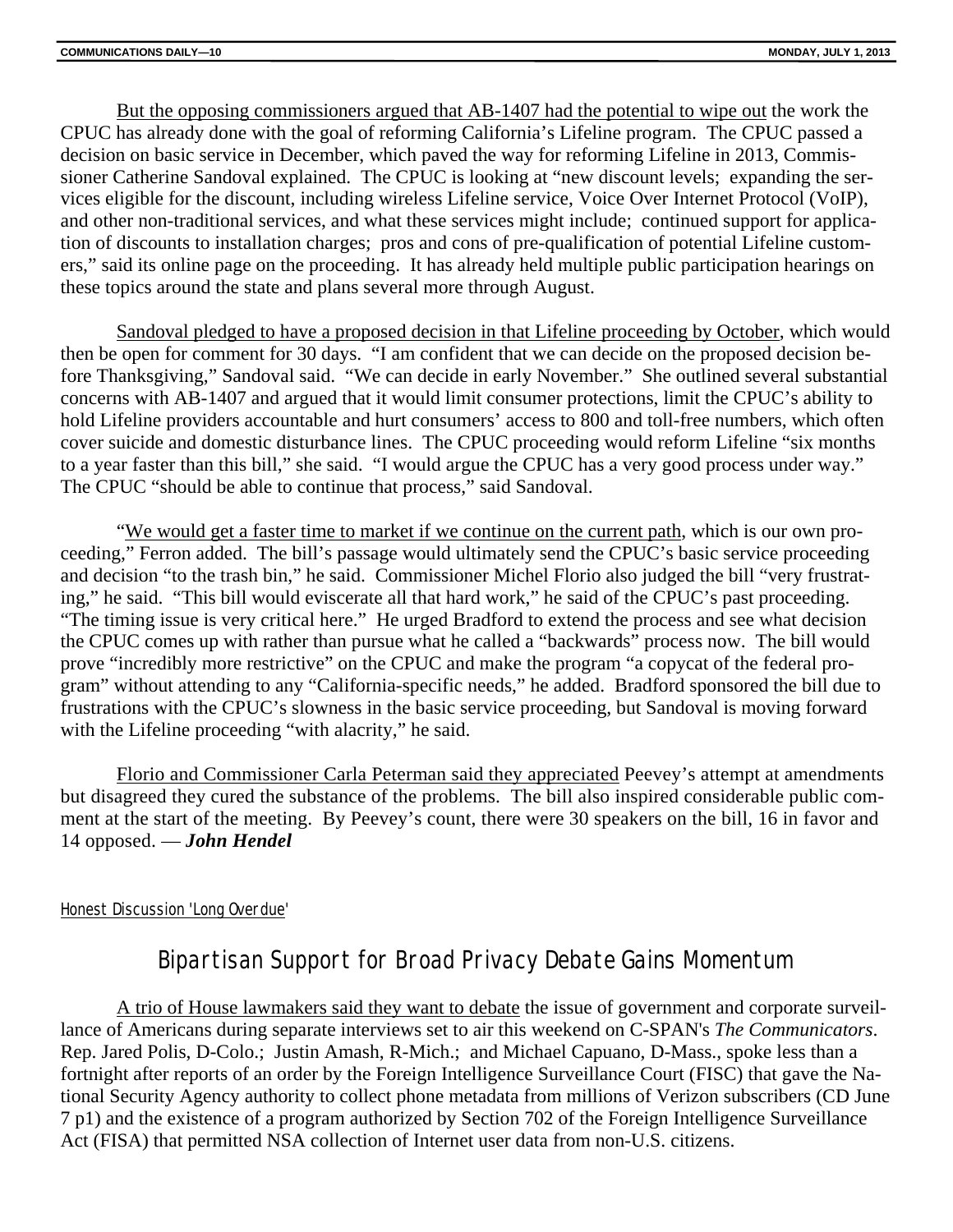Polis said America is leaning "too close to a police state, totalitarian side of things with regard to insufficient checks and balances around government checking emails, government checking phone records and those sorts of things. We need to balance it in a way similar to what we did traditionally during the height of the Cold War, the '70s and '80s." Polis is a sponsor of the Limiting Internet and Blanket Electronic Review of Telecommunications and Email (LIBERT-E) Act, which would place restrictions on the government's ability collect information on Americans under the Patriot Act. HR-2399 would also require congressional access to secret FISC opinions and declassified summaries of the opinions be made available to the public.

Amash, a co-sponsor of the LIBERT-E Act, said the legislation seeks to narrow the scope of the Patriot Act to only target those who are under investigation, "rather than sweeping up all communications." Amash said the government's current interpretation of the Patriot Act treats all phone records as relevant to investigating terrorism. "I am very confident the Supreme Court would strike down what we are doing now," he said. "What we want to do is prevent this kind of collection of records. We believe it violates the Constitution, it violates the Fourth Amendment. And we don't want this kind of information being held by the government."

Capuano said the "whole panoply of invasions of privacy is long overdue for an honest discussion," during a separate interview. "Privacy is about a person being able to control your own life with as much reasonable expectations you can have," he said. "We have all come to understand there are cameras on the public street — we all know that — but when it comes time to have cameras in your own bedroom or your living room, I certainly think that should be your own choice." Capuano introduced the We Are Watching You Act in June aimed at preventing companies from spying on consumers via their video devices (CD June 17 p14). The bill would ban video service operators from collecting visual and auditory information about consumers unless the company displays a message that says: "We Are Watching You" and provides consumers with information about the data collected.

Verizon, Sony and Microsoft have all filed patents for consumer products that monitor individuals from within their homes, Capuano said. "The patent applications are very scary and should be very scary to anyone that cares about privacy," he said. "If the device sees you drinking a beer, it will send you an ad for Budweiser. If they see you cuddling, it will send you an add for marriage counseling or for contraception," said Capuano. "Those are directly out of the patent application of one of the most famously known international corporations in the world. ... I would argue that the average person should know that is happening and should have the choice to get out of it." — *Bryce Baschuk*

### 'Seize This Mix'

## FCC, Industry Offer Solutions to Improve Telemedicine Through Spectrum, Infrastructure

More than ten million Americans benefited from telemedicine last year, said FCC Commissioner Jessica Rosenworcel at a Friday conference hosted by the American Telemedicine Association. CTIA and Time Warner Cable held a panel discussion on how wireless and wireline technologies are helping to advance telemedicine platforms to rural and urban areas.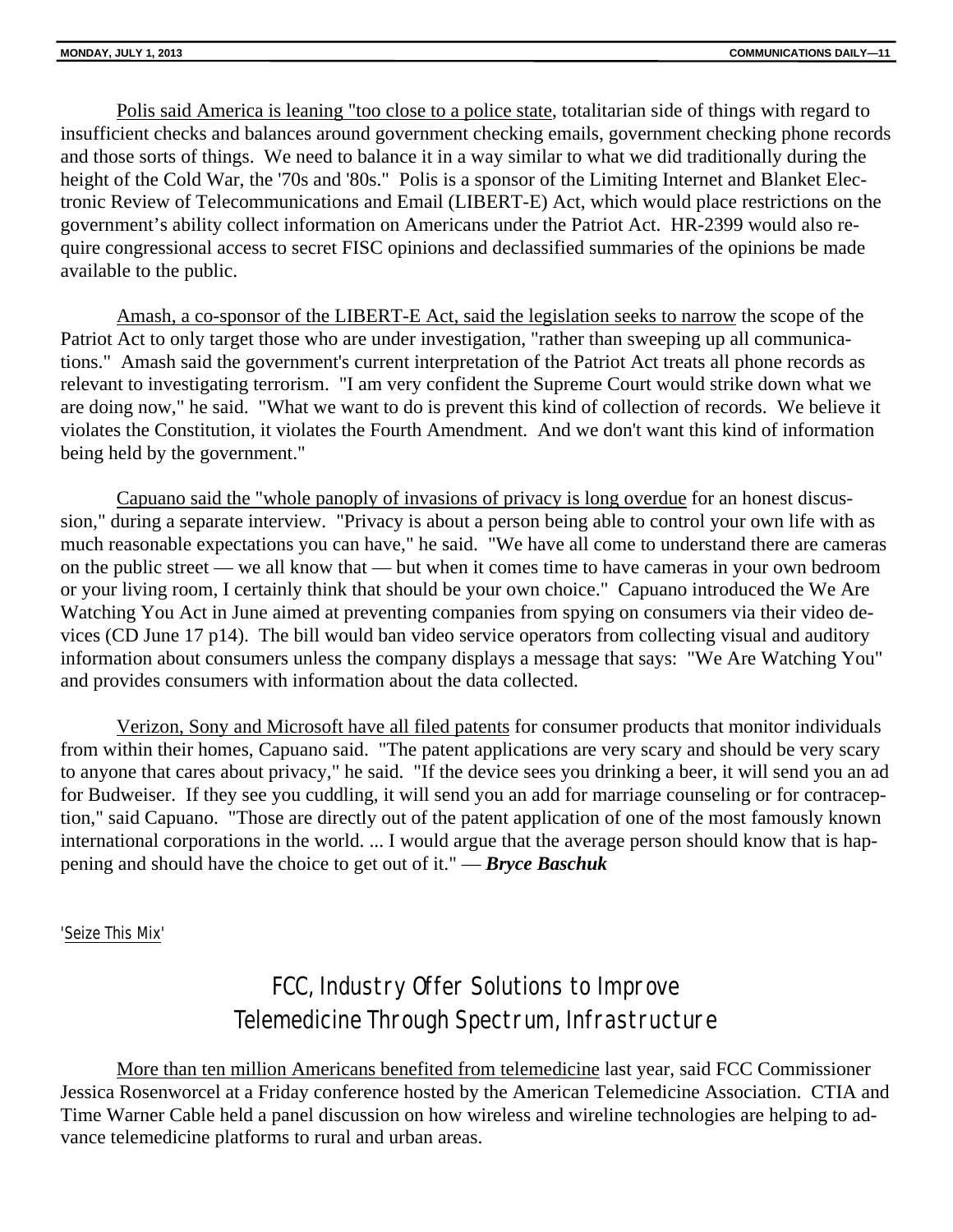The FCC's Healthcare Connect Fund will provide funding to eligible healthcare providers that will cover 65 percent of cost of broadband services or healthcare provider-owned networks, said Rosenworcel. The FCC opened up the 2360-2400 MHz band for medical body area networks (MBAN) last year. "It sounds like science fiction, but by using small low powered sensors on the body, we can capture a wide range of physiological damage that can be sent along wirelessly to help healthcare providers," said Rosenworcel. "It reduces the cost of patient monitoring and it makes it possible for more accurate, more patientcentered and more preventative care." Rosenworcel wants the FCC to work with other federal agencies, including the Food and Drug Administration, to make effective policy changes. "Digitization, cloud computing, broadband ubiquity, and new wireless services are combining in such a potent way," she said. "We can seize this mix and make telemedicine an integral part of modern medicine and in the process we can save lives, enhance patient care, improve outcomes and lower costs."

Access to spectrum and better infrastructure to support spectrum are the critical needs for the wireless industry, said CTIA Vice President Jot Carpenter. "We need to adapt our structure for what our network is capable to do," said Carpenter. Healthcare providers have a common goal to figure out business and maximize common care opportunities, he said. "In this business, everyone wants to have access to five bars of connectivity, but no one wants to build a tower." Carpenter said product lifecycles are short, so it becomes difficult to go through the multiyear approval process put in place by the FCC. "This tension between government and industry needs to be resolved," he said.

Time Warner Cable sees helping healthcare providers as a huge opportunity because the healthcare industry accounts for 17 percent of the gross domestic product, said Vice President Satyanarayana Parimi. The wireline industry is also focused on providing infrastructure with wireless as a backup. TWC's initial focus is providing telemedicine in the home videoconferencing and remote monitoring arena using medical devices. "We want to have virtual visits and we are looking into technologies through the TV rather than the computer, since many of these people do not know how to use a computer," Parimi said. TWC wants to offer healthcare providers their telemedicine technologies to be included in their healthcare plans. "With the cost of healthcare in the United States predicted to be nearly three trillion [dollars] this year, we should see solutions that will reduce cost while also improving medical outcomes and patient care," said Rosenworcel. *— Sara Friedman*

### 'Complex Puzzle'

## FTC Unlikely to Act Against Those Making Good Faith Efforts to Comply with New COPPA Rule

As the updated Children's Online Privacy Protection Act (COPPA) rule takes effect Monday, operators of child-directed websites and apps are navigating the expansions in the rule, industry members and observers told us. The expansions in the rule — unveiled by the FTC late last year (CD Dec 20 p10) — include defining personal information to include device identifiers and the inclusion of sites and apps that are largely but not primarily directed to children. Such expansions require apps and websites to do substantial backend work and may cause revenue losses, said industry officials.

The FTC is unlikely to pursue violations of the updated rule immediately, said lawyers who deal with FTC compliance. In rejecting proposals to postpone the implementation date, as the agency did ear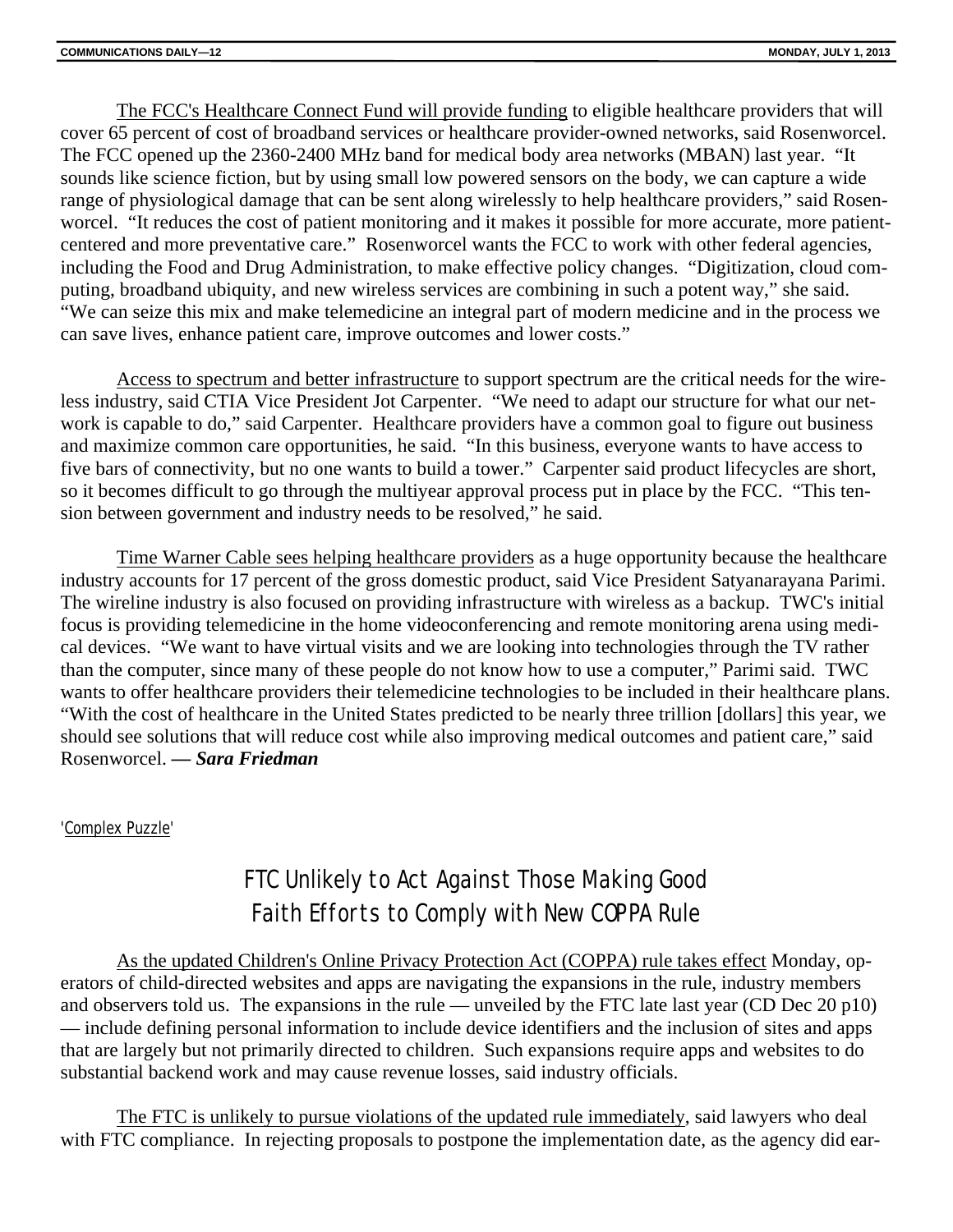lier this year (CD May 7 p8), the FTC is telling companies to "get your act in gear," said John Feldman, ad attorney with Reed Smith. The agency will likely bring cases against only those companies that blatantly violate the updated rule and are not looking to become compliant, he said: Companies making good-faith efforts to come into compliance should be safe from FTC action for the immediate future. "That kind of attitude is likely to satisfy" regulators "if explained correctly," he said. If questioned by the agency, "the answer has to be a bona fide exhibition of compliance activity," he said.

A company's ability to meet compliance requirements depends on company-specific factors, said Dona Fraser, director-privacy online for the Entertainment Software Rating Board, an FTC-approved COPPA safe harbor. "It's a heavy lift for some companies," she said. "Some of these rule changes require a lot of changes on the backend." For each company, the compliance "timeframe depends on the nature of their business and the complexity of their data collection practices," said Joanne Furtsch, director of product policy for TRUSTe, an FTC-approved COPPA safe harbor. TRUSTe has been working through meeting the new compliance requirements since the beginning of the year, she said.

App developers face "incredible technological challenges" to become compliant with the new rule, Tim Sparapani, Application Developers Alliance vice president-law, policy and government affairs, told us. For some apps, the updated rule will require them to collect and process more information about their users, he said. For instance, some child-directed apps had complied with the old COPPA rule by collecting no information, he said. Under the updated rule, they will have to collect enough information to determine if a user is under the age of 13 and then create separate data flows to treat those users according to the rule. The updated rule creates perverse incentives "in that they require you to collect a whole bunch more information" than apps might have previously, he said. On Friday, the ADA sent to its members a video and questionnaire to help developers come into compliance with the new rule. The video (http:// bit.ly/19DMLMC) and checklist (http://bit.ly/18le0dF) are "intended to be a quick notice and questionnaire to help developers determine if they're compliant," Sparapani said.

The inability of child-directed apps under the updated rule to display cross-platform ads will be detrimental to the app economy, Feldman said. Online behavioral ads are "how, today, most apps are funded," Feldman said, so it's important that operators carefully evaluate which of their apps rely on crossplatform ads for revenue. The way the new rule limits ad opportunities "cuts down revenue streams" for apps and sites, even if they're looking to profit from contextual — rather than behavioral — advertising, said Alan Friel, a technology lawyer at Edwards Wildman. Contextual advertising services often collect information from users to create "rich data sets," he continued. "Even if they're not creating a behavioral profile, they're still collecting data."

Operators cannot simply prevent young children from accessing their sites and apps to avoid COPPA compliance under the new rule, which is detrimental to apps, Feldman said. As explained by the FTC in an FAQ it released prior to the implementation of the new rule (http://1.usa.gov/12rIE0W), operators with sites and apps not primarily directed at children but with audiences largely including young children may not screen users and prohibit access by users under the age of 13. Instead, the FTC said, operators may screen users for age and then collect personal information only from those users over the age of 13.

For the FTC to have this position is "unacceptable and arrogant," Feldman said. As the updated rule is implemented, it would benefit operators to be able to block young children as their sites and apps come into compliance, he said. "During this transition period, I would rather block the children." By including sites and apps that are largely but not exclusively directed to young children but not allowing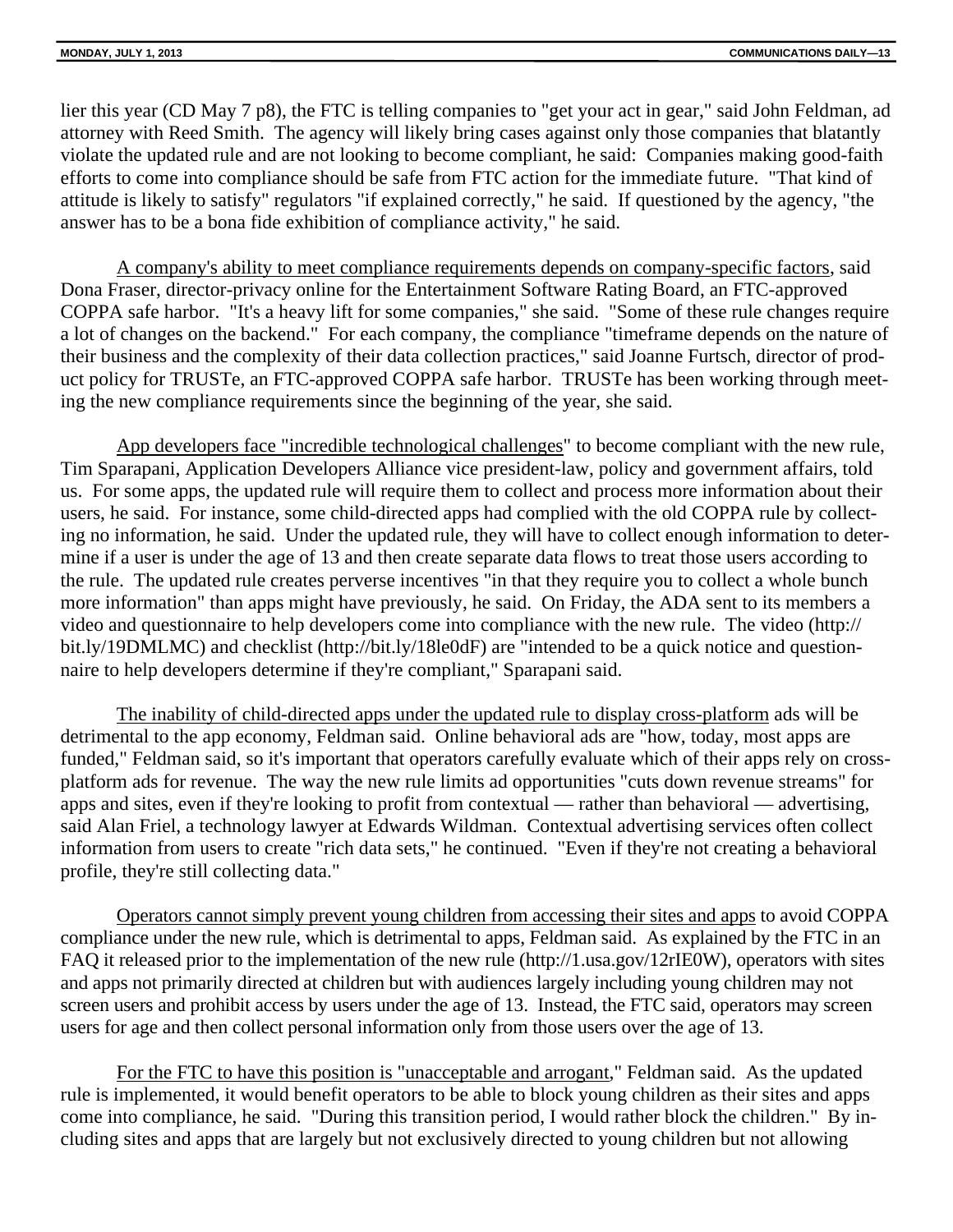those operators to block users under 13, the commission is broadening operators that have to comply with "restrictions that were really designed for little kids sites," Friel said.

There needs to be some kind of technical solution so operators can clearly and consistently communicate to third parties which users are under 13 to prevent the collection of data about those users, Friel said. "There's a question as to whether or not that technical solution is, in itself, a violation." Sites and apps would effectively be tracking young users to tell integrated third parties not to track those users, he said. It's unlikely the FTC would go after tracking behavior like that, he said: It would be "pretty aggressive" for the agency to do that. Ultimately, a technical solution for that kind of preemptive tracking would come from industry members, Friel said. "It will take awhile for an industry-wide technical solution to be developed."

Operators should verify that all third parties integrated into their sites and apps are compliant with the new rule, Friel said. TRUSTe is working with members to make sure they are "really understanding who's integrated into their websites and mobile applications" and "helping them assess those relationships," Furtsch said. Operators need to be able to ensure third parties are compliant, so TRUSTe is "arming out clients with information" to help them understand "the complex puzzle known as COPPA." Fraser said the ESRB has been helping members to vet the third parties they work with. The members want to make sure that "if they're engaging with third parties ... they're doing so in a proper way," she said. ESRB also assists members with their mobile apps' privacy policies. "What our program does is provide the most effective disclosures for what our members are doing," which leads to "more transparency for users," said Fraser.

Getting verifiable parental consent "is key" for companies striving for compliance with the new rule, Fraser said. When it updated the rule, the FTC said companies could submit proposals for new ways to obtain verifiable parental consent. ESRB is working with members, "making sure that the notices ... are done in a way that are easily understandable to the user" and not "buried in legalese," she said. "The challenge has been doing that on mobile devices as well." ESRB looked for ways to make giving that verifiable consent "seamless," she said. It wanted "a technology that can be built into a website, can be used on a mobile device," she continued. ESRB partnered with Veratad Technologies to make available to members at discounted rates "a simple API plug-in" that lets parents provide immediate consent across multiple platforms after providing information once and doesn't interfere with the user experience, Fraser said. "We spent a lot of time really researching the company and technology." ESRB also hopes parents will use the privacy settings on devices, she said. "There are so many privacy settings on devices." *— Kate Tummarello*

## Comm Daily® Notebook

The FCC sought comment on Verizon's Section 214 petition to end landline service in parts of New York and New Jersey following the copper damage from last year's Superstorm Sandy, said a Wireline Bureau public notice Friday (http://fcc.us/1amFnoz). The telco proposed instead using the fixed wireless alternative known as Voice Link. Comments are due July 29 in docket 13-150. The FCC has discretion in whether to grant such requests, said the PN. "Balancing the interests of the carrier and the affected user community, the Commission generally considers a number of factors including: (1) the financial impact on the carrier of continuing to provide the service; (2) the need for the service in general; (3) the need for the particular facilities in question; (4) the existence, availability, and adequacy of alternatives; and (5) increased charges for alternative services, although this factor may be outweighed by other considerations." The public notice described the debate over Voice Link that has emerged in recent months, laying out the concerns the New York State Public Service Commission pointed to in a May order granting Verizon condi-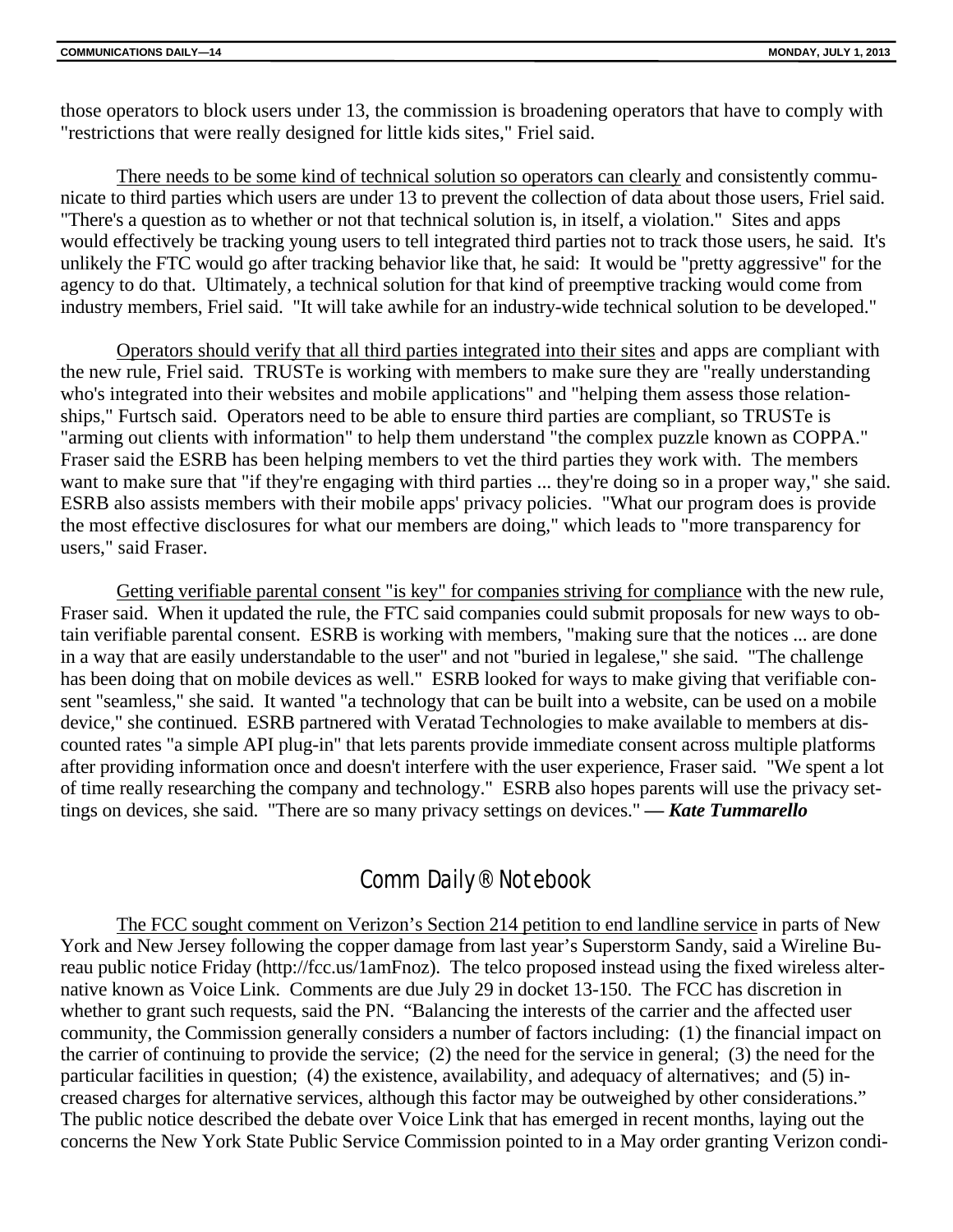tional approval to deploy the service on Fire Island. The PN seeks comment on Verizon's "waiver request, the steps it has taken to notify customers given the particular circumstances in this case, the availability of alternative services including the steps Verizon has taken to offer alternative service to customers, and any other relevant issues in light of the above mentioned factors," it said. "What impact, if any, should the circumstances of this case have on the Commission's traditional analysis, including the fact that many of the affected customers have already lost service? Is Voice Link service a reasonable substitute for the Affected Services? In addition to those discussed above, are there features, functions, or capabilities that were available over the Affected Services that would not be available over the Voice Link service?" The bureau asked stakeholders to comment on "the significance of the features, functions and capabilities that are not currently available over the Voice Link service" and "should identify whether any conditions could ensure that the discontinuance of Verizon's wireline service does not harm the public interest."

Correction: The date when acting FCC Chairwoman Mignon Clyburn will be going to Ottawa for meetings with Canadian officials is in late July (CD June 28 p6).

——

——

The FCC Office of Engineering and Technology approved Google's launch of a white spaces TV band database in a Friday order (http://bit.ly/12ryAF5). The Google database is the third approved by OET. Databases provided by Spectrum Bridge and Telcordia Technologies previously received the commission's blessing. A 45-day public trial of the Google database ended April 17. Some 16,000 "unique users" visited its trial site, generating more than 36,000 page views, Google said at the time. More than 30 percent of visits were from outside the U.S.

## Wireline

The FCC has "clear statutory authority" under Sections 201, 205 and 276 of the Communications Act to adopt the proposed benchmark rates for interstate and intrastate inmate calling service calls, said Lee Petro of Drinker Biddle on behalf of Martha Wright (http://bit.ly/1amG5Sw). Wright originally petitioned the FCC asking it to investigate high prison phone call rates. The FCC's recent call for additional information on ancillary services "is necessary only because the parties with the information, i.e., the ICS providers, have steadfastly refused to respond to numerous FCC requests to provide this information," Petro said. In light of ICS providers' failure to provide detailed cost data requested of them, "these parties may no longer — both reasonably and legally — object to the FCC's adoption of the Petitioners' proposal based on the information submitted into the record," he said. The FCC should adopt a benchmark rate of 7 cents per minute with no other charges or ancillary fees, he said.

The FCC should do "everything possible" to gather the information set forth in the mandatory special access data request "as soon a possible," CLEC attorney Thomas Jones of Willkie Farr told an FCC Wireline Bureau official, an ex parte filing said (http://bit.ly/1amGIeO). "The Commission should not unnecessarily delay the data gathering process by changing the vintage of data sought from 2010 and 2012 to 2011 and 2013," he wrote. Jones represents Cbeyond, EarthLink, Integra Telecom, Level 3 and tw telecom.

——

## **Wireless**

BlackBerry on Friday reported smartphone and tablet sales for Q1 ended June 1 that were weaker than the year-ago quarter. Despite posting a narrower loss and improved revenue, BlackBerry shares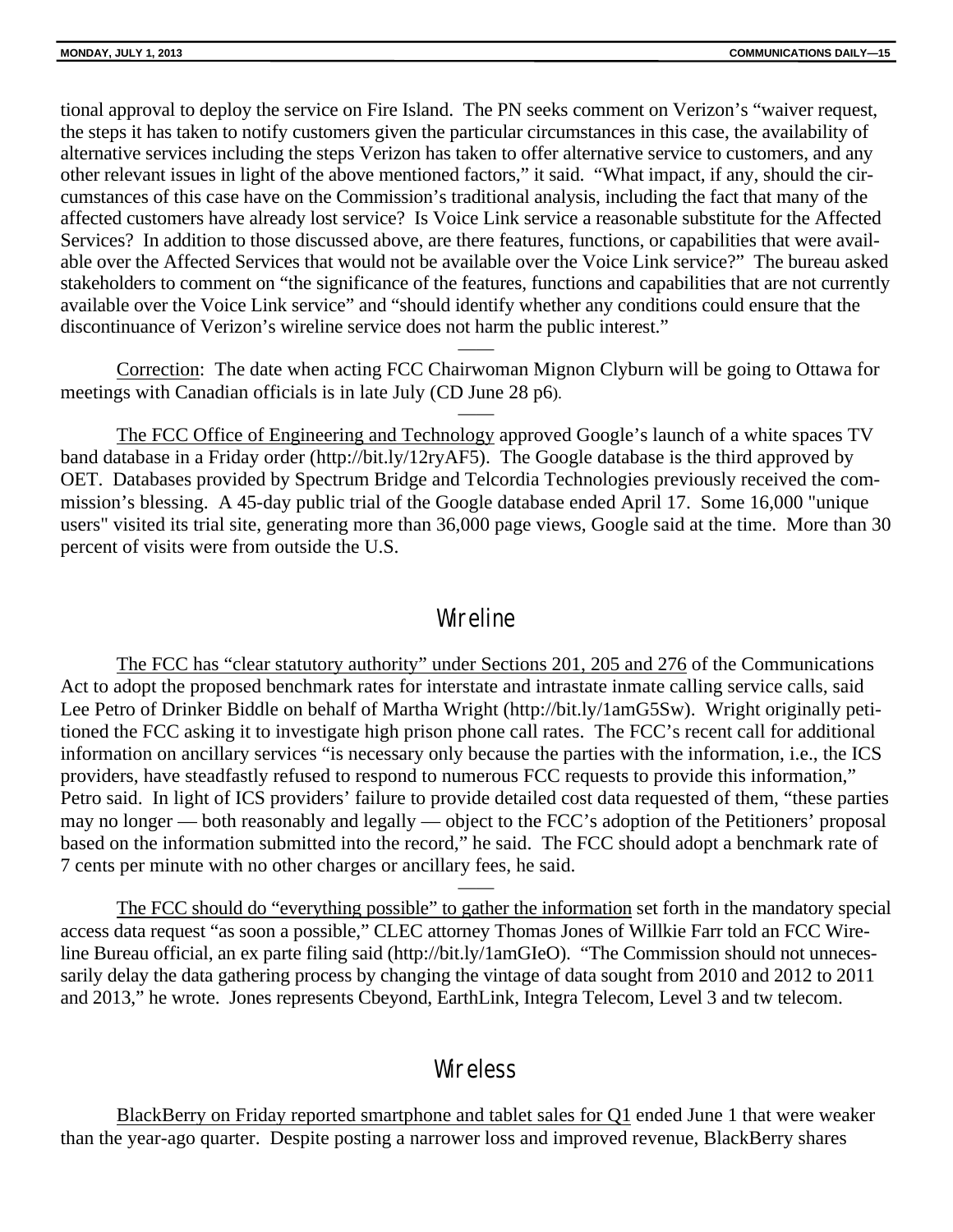closed 27.8 percent lower Friday at \$10.46. Analysts had expected the struggling company to report a profit and somewhat higher shipments of smartphones using its new BlackBerry 10 operating system than the 2.7 million units that it reported. The company shipped 6.8 million smartphones in Q1, up from 6 million in Q4, said Chief Financial Officer Brian Bidulka on an earnings call. But shipments were down from 7.8 million in Q1 last year. About 40 percent of the smartphones shipped were BlackBerry 10 models, said Bidulka. BlackBerry also shipped about 100,000 PlayBook tablets in Q1, it said. That was down from about 260,000 in Q1 last year. BlackBerry didn't say how many PlayBooks were sold to consumers. Although the company will "eventually" move all its smartphones to BlackBerry 10, it no longer plans to do that with the PlayBook, said CEO Thorsten Heins. The company spent a lot of time looking for solutions to move the tablet to BlackBerry 10, but was "not satisfied with the level of performance and user experience" on the device, he said. Therefore, it made a "difficult decision to stop these efforts and focus on our core hardware portfolio," he said. BlackBerry 10 is "still in the early stages of its transition," said Heins, pointing out the new operating system launched five months ago. The plan is to have no more than six new devices on the market at any time, he said. The BlackBerry Z10 is now available in 147 countries including the U.S. and has been an "effective launch product" for BlackBerry 10, he said. The BlackBerry Q10 is now available in 96 countries including the U.S. and is expected to expand into 50 more countries in Q2, he said. The BlackBerry Q5, a lower-end model targeted at emerging markets, shipped in Dubai and 106 carriers in 59 countries are expected to launch it in Q2, he said. Despite the focus on BlackBerry 10, the existing BlackBerry 7 customer base "remains an important market to us," said Heins. "Many emerging markets continue to purchase" those phones, he said. Q1 revenue grew 9 percent to \$3.1 billion from Q1 last year. BlackBerry's loss narrowed to \$84 million, or 16 cents a share, from \$518 million, or 99 cents. Hardware revenue grew 33 percent from Q4 to about \$2.2 billion and made up 71 percent of revenue, up from about 61 percent in Q4, said Bidulka. Twenty-six percent of revenue was from services and 3 percent was from software and other sales, the company said. Inventories grew by \$284 million to \$887 million from Q4, mainly to support the continued BlackBerry 10 launch, said Bidulka. Heins was "encouraged" that three of its four regions returned to revenue growth in Q1 as BlackBerry 10 continued to roll out, he said. Its largest region, Europe, Middle East and Africa, made up 43 percent of revenue and was up 9 percent from Q4, said Bidulka. North America made up 25 percent of revenue and was up 30 percent from Q4, while Asia Pacific made up 17 percent of revenue and was up 35 percent from Q4, he said. Latin America, however, represented 15 percent of revenue and was down 6 percent from Q4, he said. The new fiscal year will be a "year of investment" for BlackBerry that will include significant marketing efforts to back the ongoing BlackBerry 10 launch, said Heins. Over the next three quarters, it will be increasing investments to support the rollout of new products and services, he said. As a result, it expects an operating loss for Q2, he said. But Q2 results are "very difficult to estimate during this transition in what remains a highly competitive smartphone environment," said Bidulka. A year ago, the company made a "tough decision" in delaying the BlackBerry 10 launch until early 2013, said Heins. BlackBerry is a "leaner, more efficient" company now, he said. — *JB*

Spectrum-hungry T-Mobile US said Friday it will buy AWS spectrum covering 29 markets in the Mississippi Valley region for \$308 million in cash from U.S. Cellular. Markets covered include St. Louis; Nashville; Kansas City; Memphis; Lexington and Louisville, Ky.; Little Rock-North Little Rock, Ark.; Birmingham, Ala.; and New Orleans, T-Mobile said. "This additional spectrum will allow for an incremental roll-out of T-Mobile's 4G LTE network coverage to new markets and expands the existing 4G LTE bandwidth in the important Mississippi Valley region." The carrier, the nation's fourth largest, is widely viewed as a top contender for sub-1 GHz spectrum in the upcoming FCC incentive auction. "In today's marketplace, spectrum is gold," said T-Mobile CEO John Legere. "This is a rare opportunity to secure precious AWS spectrum in key markets that will immediately be put to use by both T-Mobile and

——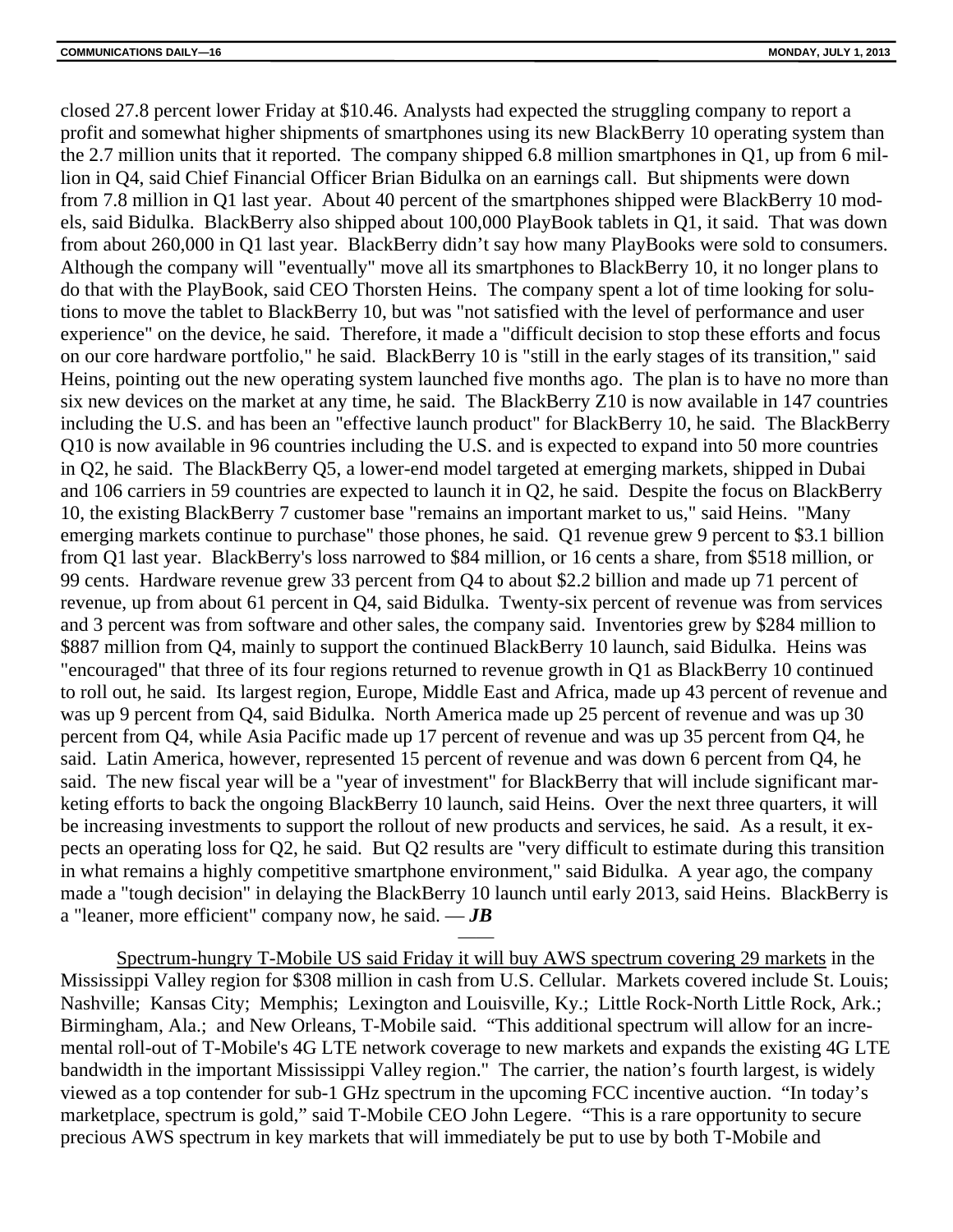MetroPCS customers. This deal expands our network and capacity, allowing for a broader roll-out of 4G LTE and an even faster and more reliable 4G experience for our customers — in addition to spurring competition in the wireless marketplace." The FCC and Department of Justice both must sign off on the transaction. "Following the Market Divestiture that closed in May, we have been seeking opportunities to monetize other non-strategic assets," said Kenneth Meyers, CEO of U.S. Cellular. "We're pleased to have achieved significant value for this spectrum license, as we continue to evaluate opportunities to create additional value for our shareholders." Wells Fargo noted that the transaction prices the AWS spectrum at \$0.95 per MHz/Pop. "The value of spectrum continues to increase," Wells Fargo said in a research note. "Verizon paid \$0.69 per MHz/Pop for SpectrumCo's AWS spectrum in 2011. Today's \$0.95 price represents a 37 percent increase in the value of AWS spectrum."

——

The record so far demonstrates that FCC proposals to subject wireless carriers to a regulatory fee for interstate telecommunications service providers (ITSPs) and to reallocate some full-time equivalent employees (FTEs) are "ill-advised and, if not rejected outright, at the very least should be subject to further scrutiny and greater transparency," CTIA said in reply comments on a May NPRM on regulatory fee reform (CD June 24 p5). "Commenters have expressed grave concerns and have identified significant flaws in the proposal to include wireless regulatees in the ITSP regulatory fee category," CTIA said (http://bit.ly/153bJki). "In particular, industry growth is not a basis for setting regulatory fees under Section 9 of the Communications Act. Moreover, as CTIA demonstrated in its initial comments, claims that wireline regulatees are paying more than their fair share of regulatory fees fail to account for the fact that wireless regulatees contribute more to the Commission's overall budget than ITSPs or any other group of regulatees." CTIA said the NPRM's proposal "to reallocate the FTEs in certain core bureaus creates a tremendous amount of complexity and uncertainty regarding the calculation of regulatory fees across all bureaus."

Trade groups and companies that favor spectrum aggregation limits in the incentive auction of broadcast TV spectrum met with Louis Peraertz, aide to acting FCC Chairwoman Mignon Clyburn and Jessica Almond, chief of staff at the Wireless Bureau, to press their case. "This group of public interest organizations, trade associations, and competitive carriers discussed the attached slides [http://bit.ly/1aUXQXU], which explain the importance of promoting competition and preventing excessive spectrum aggregation in the upcoming 600 MHz incentive auction," said a Friday ex parte filing (http://bit.ly/17Iax9F). "Adopting a spectrum aggregation limit for this auction will promote investment and innovation, encourage auction participation, enhance consumer choice, and create the potential for higher auction revenue." Among the groups represented were the Competitive Carriers Association, Rural Telecommunications Group, NTCA, New America Foundation and the Computer & Communications Industry Association. Carriers represented included Sprint, T-Mobile, U.S. Cellular and C Spire Wireless. Dish Network also had a representative at the meeting.

——

## Internet

The National Institute of Standards and Technology issued a request for information for a publication on improving coordination between Computer Security Incident Response Teams and reducing delays when reacting to computer security incidents, NIST said Friday (http://1.usa.gov/17plM3a). NIST wants information on best practices, impediments to information sharing and response, successful technical standards and technologies and viewpoints on incident coordinator objectives. NIST requests all comments by July 29.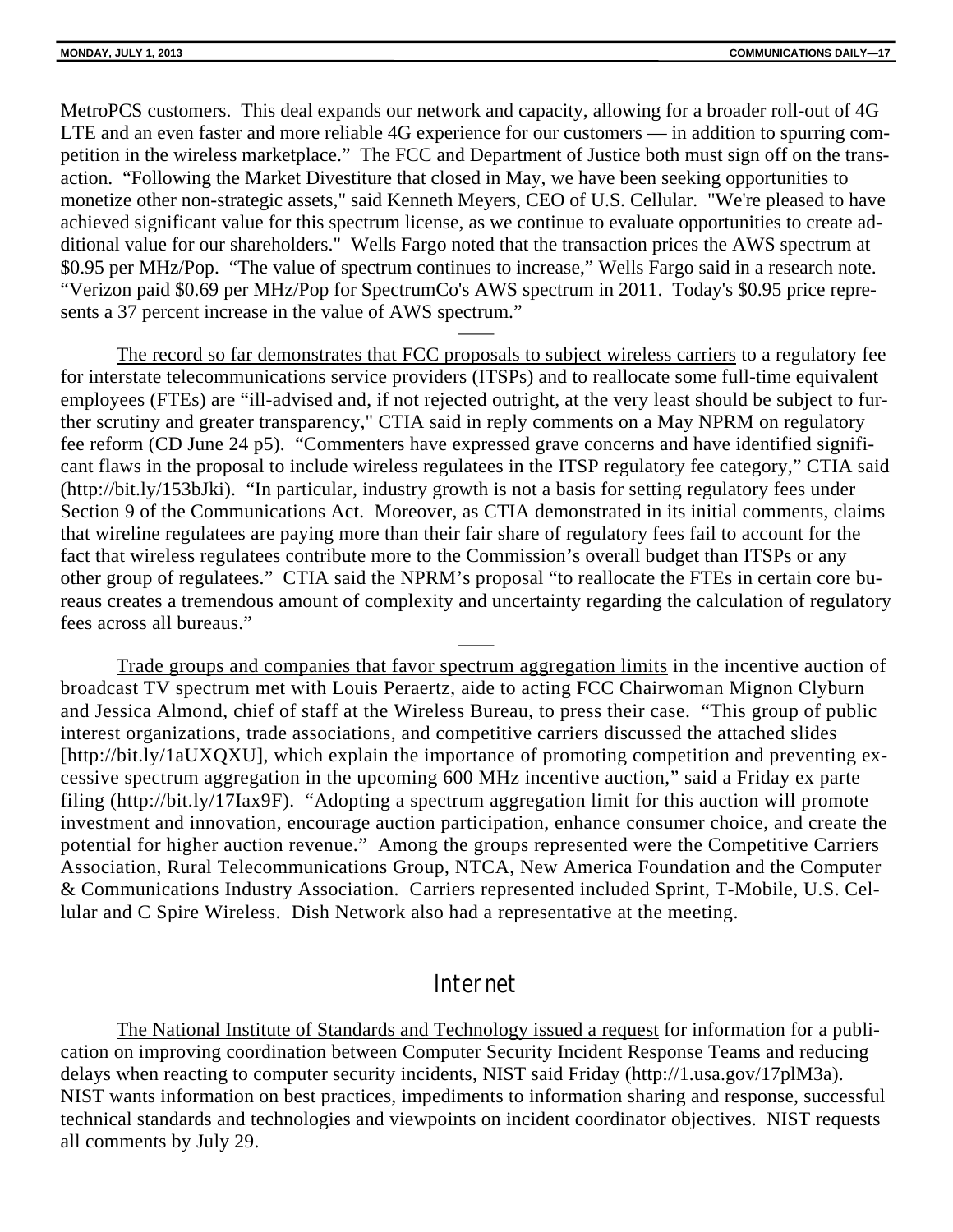## State Telecom Activities

Frontier received \$21.8 million in escrowed money from the West Virginia Public Service Commission and the Oregon Public Utilities Commission, the telco said Thursday night (http://bit.ly/128Fyvw). "The funds were escrowed in connection with Frontier's acquisition of wireline properties from Verizon Communications in July 2010." The majority of the money was held up in two escrows of the West Virginia PSC, one related to service quality and another to broadband — \$21.4 million total. Frontier had asked for the release of the money and received the full amounts requested. "Just three years ago, Frontier took ownership of wireline assets that no longer met the needs of consumers in 14 states," said Kathleen Abernathy, external affairs executive vice president, in a statement. "We have invested heavily since then to transform the broadband, voice and video experience of our customers. The latest escrow releases, all of which required commission approval, confirm that we did what we said we'd do to meet the expanding technology needs of our customers." In approving the release of the service quality funds, the West Virginia PSC judged Frontier's listed expenses to be "necessary improvements to the Frontier WV network," according to its order earlier this month (http://bit.ly/10psy7k). The PSC made a similar judgment regarding the broadband account in another order (http://bit.ly/12qUCYA).

——

Dismiss the New York attorney general's Voice Link concerns, Verizon told the New York State Public Service Commission in comments filed Thursday night (http://bit.ly/12qxKbC). Wednesday, the office of Attorney General Eric Schneiderman alleged Verizon is violating a May PSC order by deploying and promoting Voice Link beyond Fire Island, an area where the regulator had officially sanctioned the fixed wireless service as a sole offering (CD June 27 p6). "Despite its alarmist title and extravagant claims, the Attorney General's 'Emergency Petition' fails to provide evidence of any violation of a 'Commission directive,' much less of any emergency," the telco said, its comments signed by Verizon New York Counsel Joseph Post. Verizon acknowledged offering Voice Link in Monticello, N.Y., as the AG showed with an affidavit from a resident there, but the telco argued it was presented as an optional service, fully permissible and not at all forbidden by the May PSC order. "Indeed, the Order specifically excludes optional offerings from the limitations (including geographic ones) imposed on 'Voice Link only' offerings — a fact that the Petition fails to mention, despite its detailed discussion of other provisions of the same tariff," Verizon added. It said any balanced read of the situation or contacting Verizon could have avoided the filing of such a petition, lacking in "factual or legal support." The AG's attached affidavit indeed proves Verizon's operating procedures in the Catskills, it argued, explaining that it has begun offering Voice Link to customers currently served by copper who encounter persistent trouble, but does not force the option.

Fibertech Networks constructed more than 850 miles of fiber recently in Connecticut, the company said Friday (http://bit.ly/11SFFLC). Its total is now upward of 3,500 miles throughout that state, it added, calling Connecticut "our Eastern region headquarters." It opened a large regional office in Cheshire, Conn. "Fibertech's service offering encompasses both dark fiber and optical broadband options to area businesses that have predominately used traditional carrier lines in the past," it said. Fibertech cited Connecticut's business growth and an increasing demand for broadband connectivity.

——

## Telecom Notes

The Office of Personnel Management partially reported on two of the seven requirements of the Telework Enhancement Act of 2010, but it didn't report agency information for the five remaining requirements, said the GAO in a report released Friday (http://1.usa.gov/17IdUgX). Insufficient time had elapsed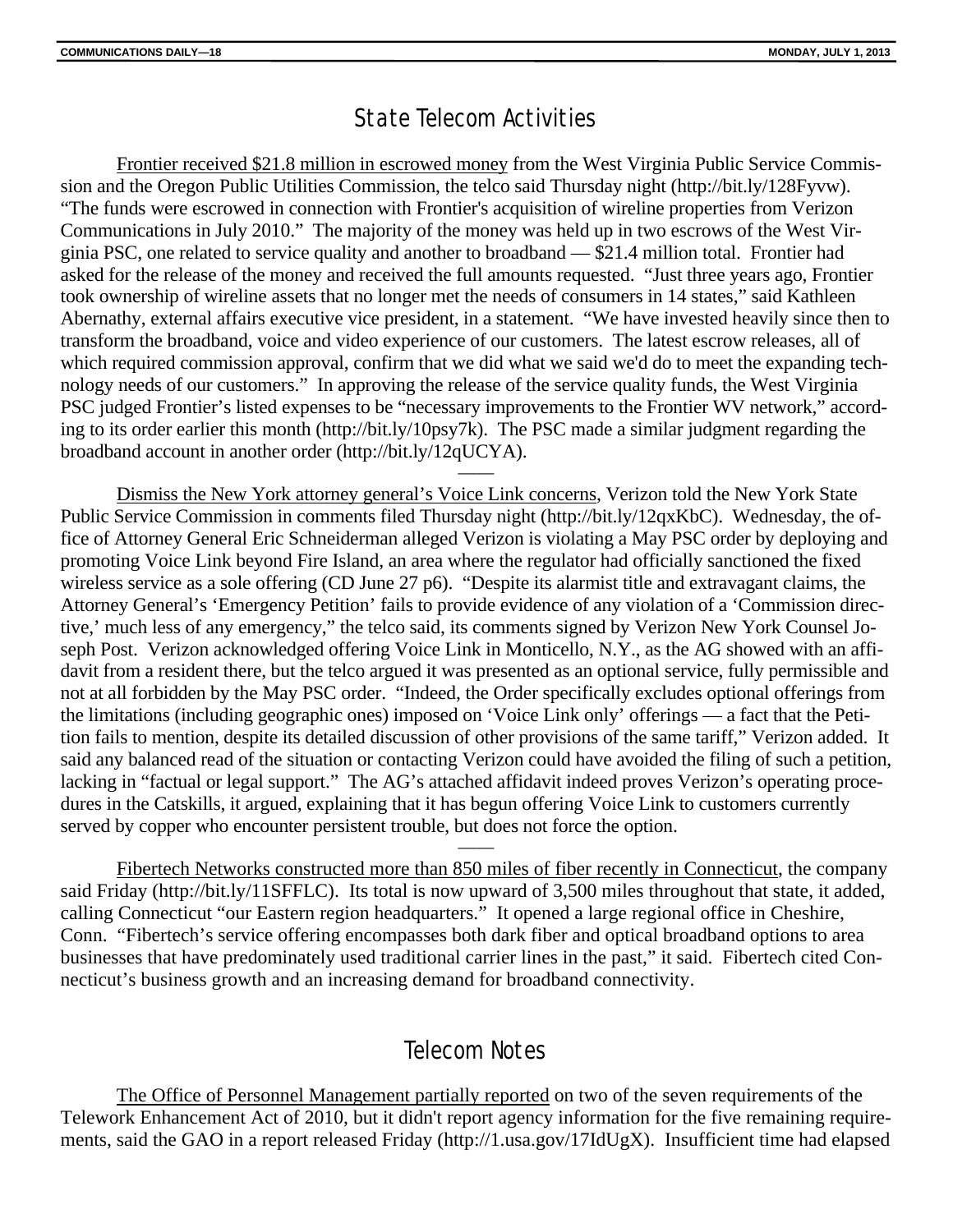for all requirements of the act to be fully implemented because agencies faced challenges in measuring outcomes for some nonparticipation goals, said OPM. It didn't take adequate steps to establish a completion date for agencies to produce reliable data from employee time and attendance tracking systems.

## Broadcast

The Minority Media and Telecommunications Council will "shortly" release additional information about the respondents to its cross-ownership study to answer criticisms by public interest group Free Press, said MMTC President David Honig in an email to us Thursday. He responded to a Free Press FCC filing (CD June 28 p15) attacking the study for not adequately describing its sample or providing quantitative evidence on cross-ownership. Free Press is "profoundly misreading" the study, Honig told us. "As we explained when we filed the study with the Commission, the study is not intended to be dispositive. Rather, it is a piece of evidence to be weighed together with other evidence." The small number of crossownership markets makes a fully empirical study "impossible," Honig said. He disputed Free Press's claim that the MMTC study doesn't satisfy the 3rd U.S. Circuit Court of Appeals' *Prometheus II* ruling that the commission must base ownership rule changes on hard data. "What courts do expect is that agencies rest their judgments on the best evidence available, even if the evidence is unavoidably imperfect," said Honig. He didn't give a date for the release of the additional information on the subjects of the study, and said the data would be "consistent with the confidentiality we promised our respondents."

### Cable

The "Industrial Logic" of Charter Communications buying the larger Time Warner Cable "Is Sound," wrote a Citigroup analyst at the start of a report to investors Friday. "The cable industry is 50 years old, but is still woefully fragmented. Escalating programming costs, the rising importance of heavy user interface investments (think Comcast's X1 platform) and the need to develop an industry-wide ad platform all augur for further consolidation." Spokespeople for Charter and Time Warner Cable had no comment on the report. Charter's market value is less than half that of Time Warner Cable's, wrote the analyst, Jason Bazinet. Liberty Media's investment in Charter, that operator's "pending turn-around, the industry's lack of scale," Charter CEO Tom Rutledge's "managerial acumen and historically low interest rates" all "suggest" the "industry is poised to consolidate," wrote Bazinet. "The only question is this: which firm will Charter acquire?"

Cablevision completed the sale of "substantially all of the Clearview Cinemas theaters" to Bow Tie Cinemas, said Cablevision in a news release Friday (http://bit.ly/17HXvJl). The buyer is getting 41 venues (CD April 30 p13).

——

——

A Time Warner Cable app will launch later this summer on the Xbox 360 as part of a deal with Microsoft, a TWC spokeswoman said Friday. The app will allow TWC subscribers who are also paying Xbox Live Gold members to watch up to 300 live TV channels on the videogame console, it said in a news release. The app will be available for free download at the Xbox Live Marketplace, it said. TWC has been working with Microsoft on the deal "for a long time," and it's "going to build on this momentum by adding features like VOD," the spokeswoman said. TWC will also "explore" the Xbox One that Microsoft plans to ship in November, she said. The new console "has a lot of potential" and TWC is "always working to expand" the app, she said.  $-JB$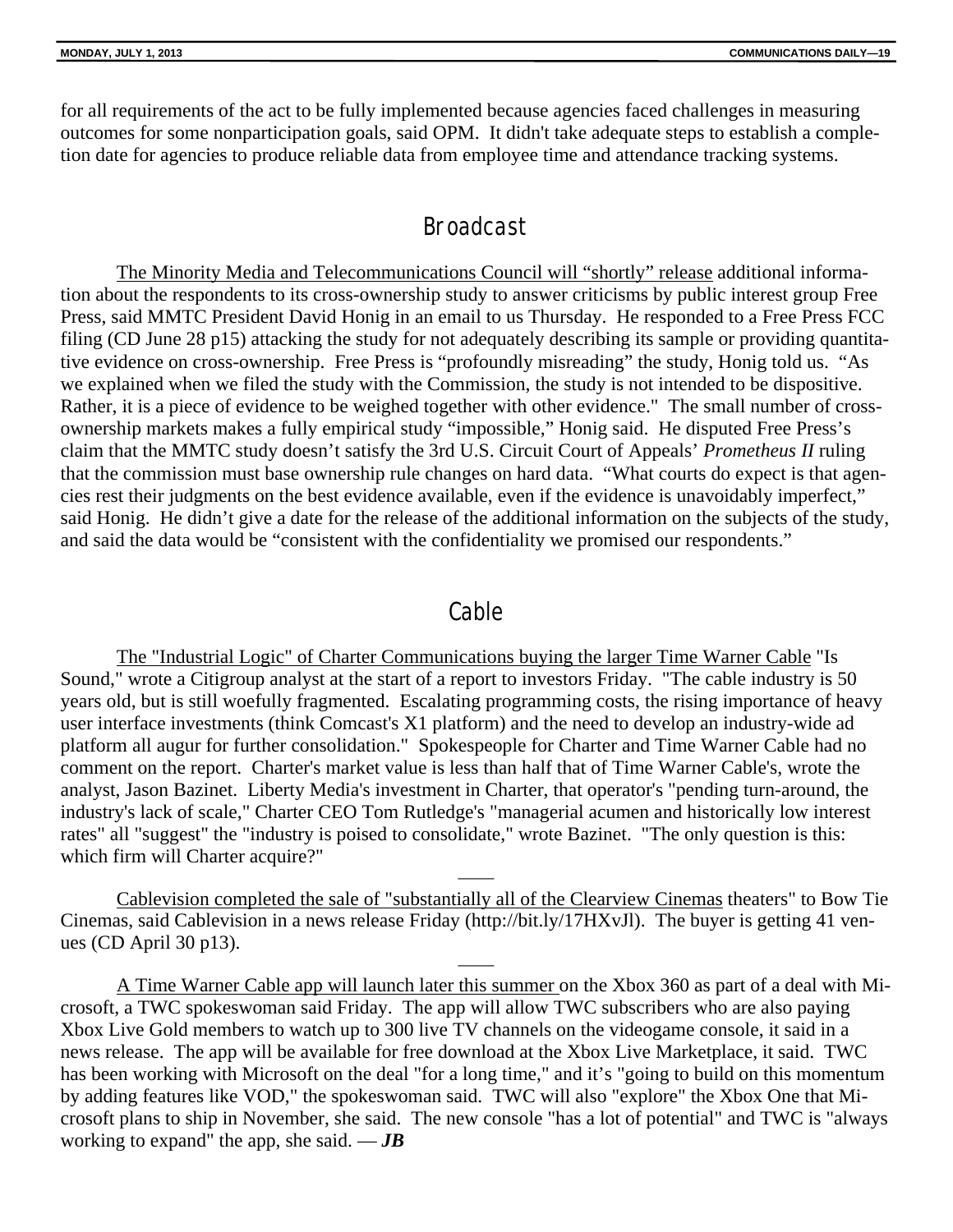## **Satellite**

The FCC International Bureau said it dismissed earth station-related applications from Christian Television Corp. and Antenna Technology Communications due to deficiencies and inconsistencies on FCC Form 312. In its application for a new fixed earth station, Christian Television didn't submit the required radiation hazard study, the bureau's Satellite Division said in a letter (http:// fcc.us/15NM3Vv). Christian lists the 6425-9525 MHz band as "desired frequencies of operation," the division said. Fixed satellite service isn't authorized throughout that frequency, "and the requested space station point of communication, AMC-1, is only authorized to operate in the 5925- 6425 MHz frequency band," it said. ATC incorrectly stated in its application to modify its fixed earth station that a frequency coordination report isn't required for the emission designator 5G00GIF, the division said in another letter (http://bit.ly/17HXpl2). Because the 5840-6425 MHz frequency band is shared with equal rights with terrestrial services, "the failure to provide a frequency coordination analysis renders Antenna Technology's application incomplete," it said.

Orbital Sciences Corp. successfully launched the Interface Region Imaging Spectograph (IRIS) satellite for NASA. IRIS was launched into its polar, sun-synchronous earth orbit from Vandenberg Air Force Base in California, on a Pegasus rocket, OSC said in a news release Thursday (http:// bit.ly/1aUg0sR). It said the Pegasus launch history now includes 42 launches to orbit. ATK was the major propulsion provider for the Pegasus rocket, ATK said in a news release (http://bit.ly/124U9cZ). It also provided the composite structures and manufactured the flexseals "that facilitate movement of the second and third stage nozzles," it said.

——

## Communications Personals

Changes at CEA: **Michael Bergman**, ex-Kenwood, joins as senior director-technology and standards; **Laurie Ann Phillips** departs as senior director-industry and policy communications, plans unannounced ... Congressional Hispanic Caucus hires **Kristian Ramos**, ex-21st Century Border Initiative, as communications director, and she's replaced at the initiative by **Emma Buckhout**, ex-Latin America Working Group ... AMC hires **Eliot Goldberg**, ex-CMT, as senior vice president-unscripted programming ... Madica Productions digital, TV and film new production company started by Sunshine Sachs' **Ken Sunshine** and **Shawn Sachs** hires **Jeff Tahler**, ex-FremantleMedia, as managing director ... National Emergency Number Association board includes: **Buster Brown**, Virginia Information Technologies Agency, as president; **Christy Williams**, North Central Texas Council of Governments, first vice president; and **Cheri Lynn Rockwell**, of Chico, Calif., second vice president ... Lobbying registrations: NetChoice, **Bingham McCutchen**, effective June 25 ... Good Technology, **Franklin Square Group**, effective April 1.

## Communications Daily Calendar

- July 1 Practising Law Institute event on cybersecurity risk management, 9 a.m., PLI, 810 7th Ave., New York — bit.ly/12g1hR1
- July 1 NATOA webinar on closed captioning, 2 p.m. http://bit.ly/VJyGld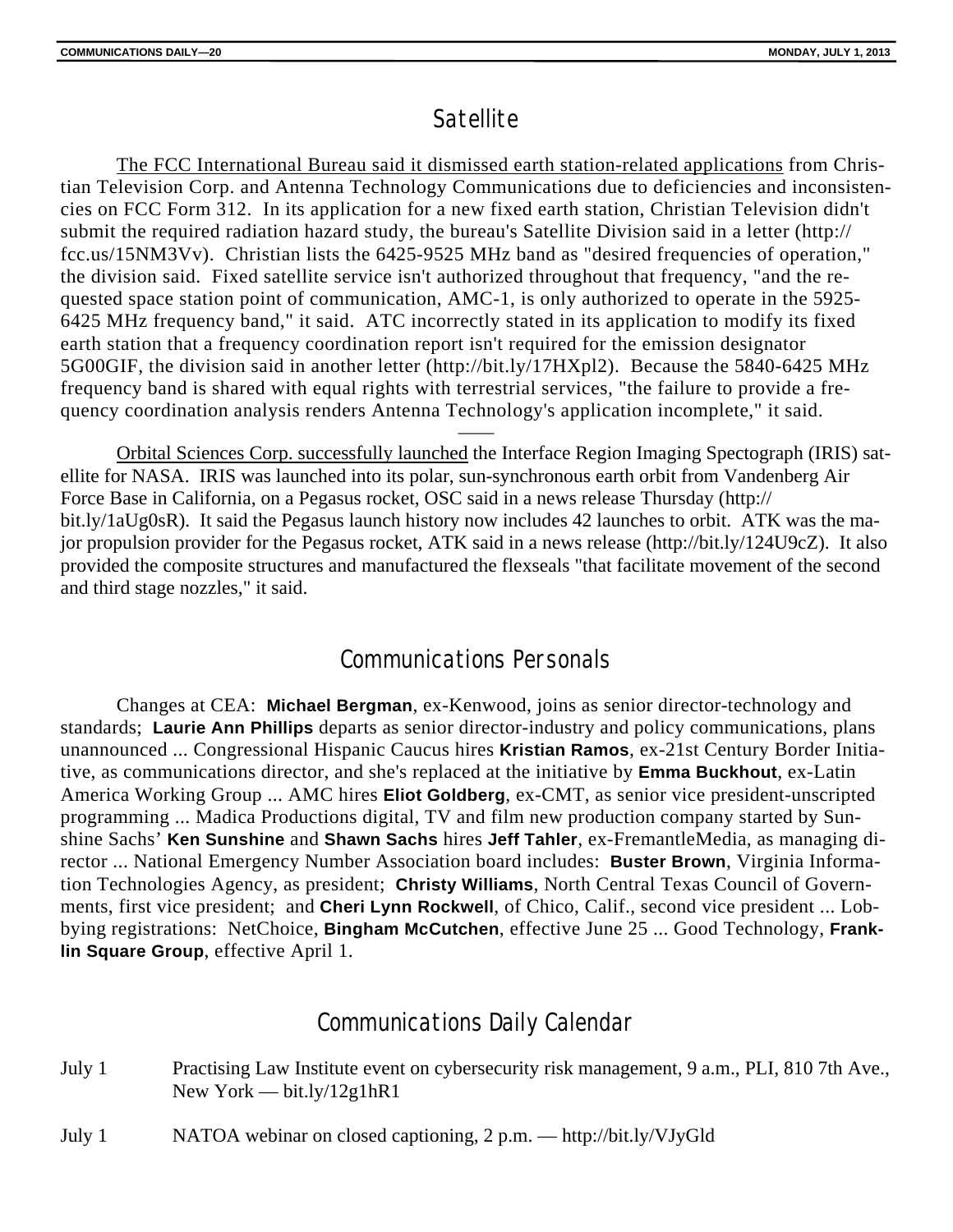| $*$ July 3  | CableEurope panel on convergence, 4 p.m., Musical Instrument Museum, Brussels —<br>http://bit.ly/135 $w7mI$                                                                                                                |
|-------------|----------------------------------------------------------------------------------------------------------------------------------------------------------------------------------------------------------------------------|
| $*$ July 8  | TechFreedom event on FTC's Children's Online Privacy Protection Act rule, noon, 100<br>Maryland Ave. NE — http://bit.ly/17yvCmQ                                                                                            |
| July 8      | Practising Law Institute copyright law event, PLI, 685 Market St., San Francisco — http://<br>bit.ly/XVm6pn                                                                                                                |
| *July 9     | Interactive Advertising Bureau webinar on mobile ad revenue, 9 a.m. — http://<br>bit.ly/11OcNYs                                                                                                                            |
| July 9-10   | Minority Media and Telecommunications Council policy and access to capital conference,<br>Washington Embassy Suites Convention Center - http://mmtconline.org                                                              |
| July 10     | FCC workshop on reforming inmate calling services rates, Commission Meeting Room —<br>http://bit.ly/144Xmtg                                                                                                                |
| July 10-12  | National Institute of Standards and Technology cybersecurity framework workshop, Uni-<br>versity of California-San Diego's Mandeville Auditorium, 9500 Gilman Dr., La Jolla, Calif.<br>$-\frac{http://1.usa.gov/13YiAdE}{$ |
| July 11     | FCC Office of Communications Business Opportunities access to capital conference and<br>workshop, Commission Meeting Room - http://fcc.us/10YgntL                                                                          |
| July 14-18  | ICANN meeting, International Convention Centre, Durban, South Africa — http://<br>bit.ly/157n9G8                                                                                                                           |
| July 15     | FCBA Young Lawyers Committee brown bag lunch on advice from managing partners,<br>12:15 p.m., Wiley Rein, 10th floor, 1750 K St. NW — http://bit.ly/19iAc5K                                                                |
| July 15-16  | Practising Law Institute event on privacy and data security law, University of Chicago,<br>Gleacher Center, 450 N. Cityfront Plaza Dr., Chicago — http://bit.ly/14nsqof                                                    |
| July 16     | Broadband Breakfast Club event on electric grid, 8:30 a.m., Clyde's, 707 7th St. NW —<br>http://xrl.us/bnk48j                                                                                                              |
| $*$ July 16 | Brookings Institution event on mobile technology and natural disasters, 2 p.m., Falk audito-<br>rium, 1775 Massachusetts Ave. NW - http://bit.ly/13esFoO                                                                   |
| $*$ July 16 | Game Show Network v. Cablevision FCC administrative law hearing delayed indefinitely                                                                                                                                       |
| July 17     | Aspen Institute security forum, institute's Aspen Meadows campus, Aspen, Colo. —<br>bit.ly/12msoAU                                                                                                                         |
| $*$ July 18 | Media Institute luncheon with FTC Commissioner Maureen Ohlhausen, 12:30 p.m., Carlton<br>room, St. Regis hotel — coto@mediainstitute.org                                                                                   |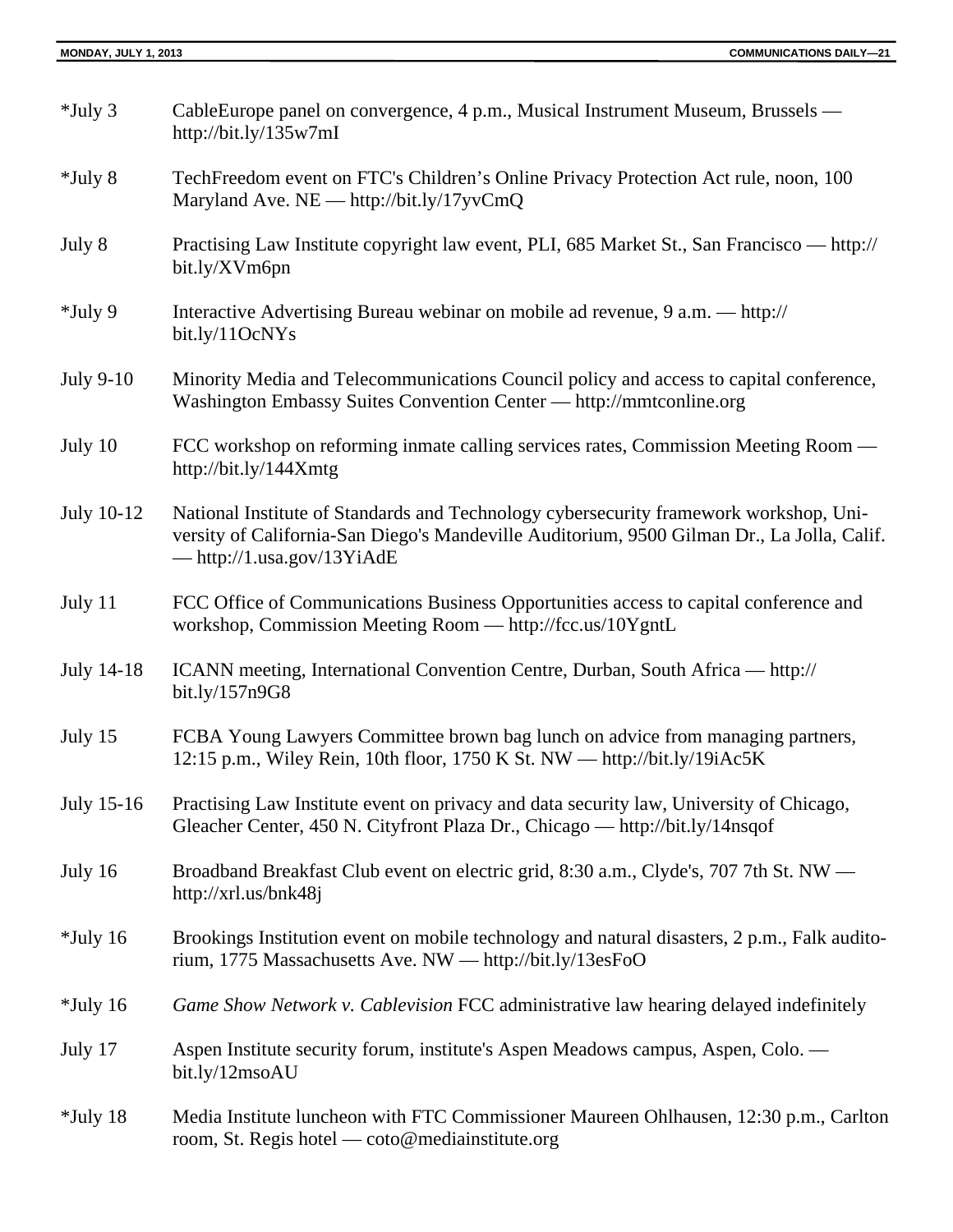| July 19        | FCC monthly meeting, 10:30 a.m., Commission Meeting Room — http://fcc.us/ST7ZKY                                                                                                                                    |
|----------------|--------------------------------------------------------------------------------------------------------------------------------------------------------------------------------------------------------------------|
| July 21-24     | NARUC summer meetings, Sheraton Denver Downtown — http://bit.ly/123Joc5                                                                                                                                            |
| *July 28-31    | Cable's Independent Show, Hilton San Diego Bayfront — bit.ly/107XZ5X                                                                                                                                               |
| July 28-Aug. 2 | Internet Engineering Task Force meeting, Berlin — http://bit.ly/YGhO08                                                                                                                                             |
| July 29-Aug. 2 | Motion Picture Experts Group meets, Austria Trend Eventhotel Pyramide, Vienna —<br>http://bit.ly/12xmzKy                                                                                                           |
| $*$ July 31    | Northern Virginia, Maryland and District of Columbia Public Safety<br>Regional Planning committees meet, 10 a.m., Prince George's County Public Safety<br>Communications Center, Bowie, Md. - WMcBride@co.pg.md.us |
| $*Aug. 1$      | Michigan Public Safety Regional Planning committees meet, 10 a.m., 2nd-floor confer-<br>ence room, Marshall Department of Public Works, 900 S. Marshall St., Marshall -<br>Keith.bradshaw@macombgov.org            |
| Aug. $5$       | NATOA webinar on public, educational and governmental programming, 2 p.m. —<br>http://bit.ly/VJyGld                                                                                                                |
| Aug. 9         | FCC monthly meeting, 10:30 a.m., Commission Meeting Room — http://fcc.us/SLULkI                                                                                                                                    |
| Aug. 13        | FirstNet board meets, 9 a.m., Commerce Department, Room 5855 Hoover Building,<br>14th and Constitution NW — http://xrl.us/bnynvk                                                                                   |
| Aug. 18-20     | Technology Policy Institute annual event, St. Regis, Aspen, Colo. — http://bit.ly/T5hhpf                                                                                                                           |
| Aug. 18-21     | APCO International conference, Anaheim (Calif.) Marriott — http://bit.ly/13O2C8H                                                                                                                                   |
| Aug. 27-29     | Super Wi-Fi and Shared Spectrum Summit, Mandalay Bay, Las Vegas — http://<br>bit.ly/10y8mzU                                                                                                                        |
| Aug. 29        | New York Metropolitan Area 700 MHz and 800 MHz Public Safety Regional<br>Planning committees meet, 10 a.m., Orange County Department of Emergency Ser-<br>vices, 22 Wells Farm Rd., Goshen — meliaa@apco911.org    |
| *Sept. 9       | Oral argument on <i>Verizon v. FCC</i> net neutrality case, 9:30 a.m., U.S. Court of Appeals<br>for the D.C. Circuit                                                                                               |
| Sept. 9        | NATOA webinar on community broadband, 2 p.m. — http://bit.ly/VJyGld                                                                                                                                                |
| Sept. 15-18    | Competitive Carriers Association Annual Convention, The Cosmopolitan of Las Vegas<br>$-\frac{http://xrl.us/bn8wxr}{}$                                                                                              |
| *Sept. 18-20   | NAB's Radio Show, Rosen Shingle Creek, Orlando, Fla. — http://bit.ly/1aIyKLP                                                                                                                                       |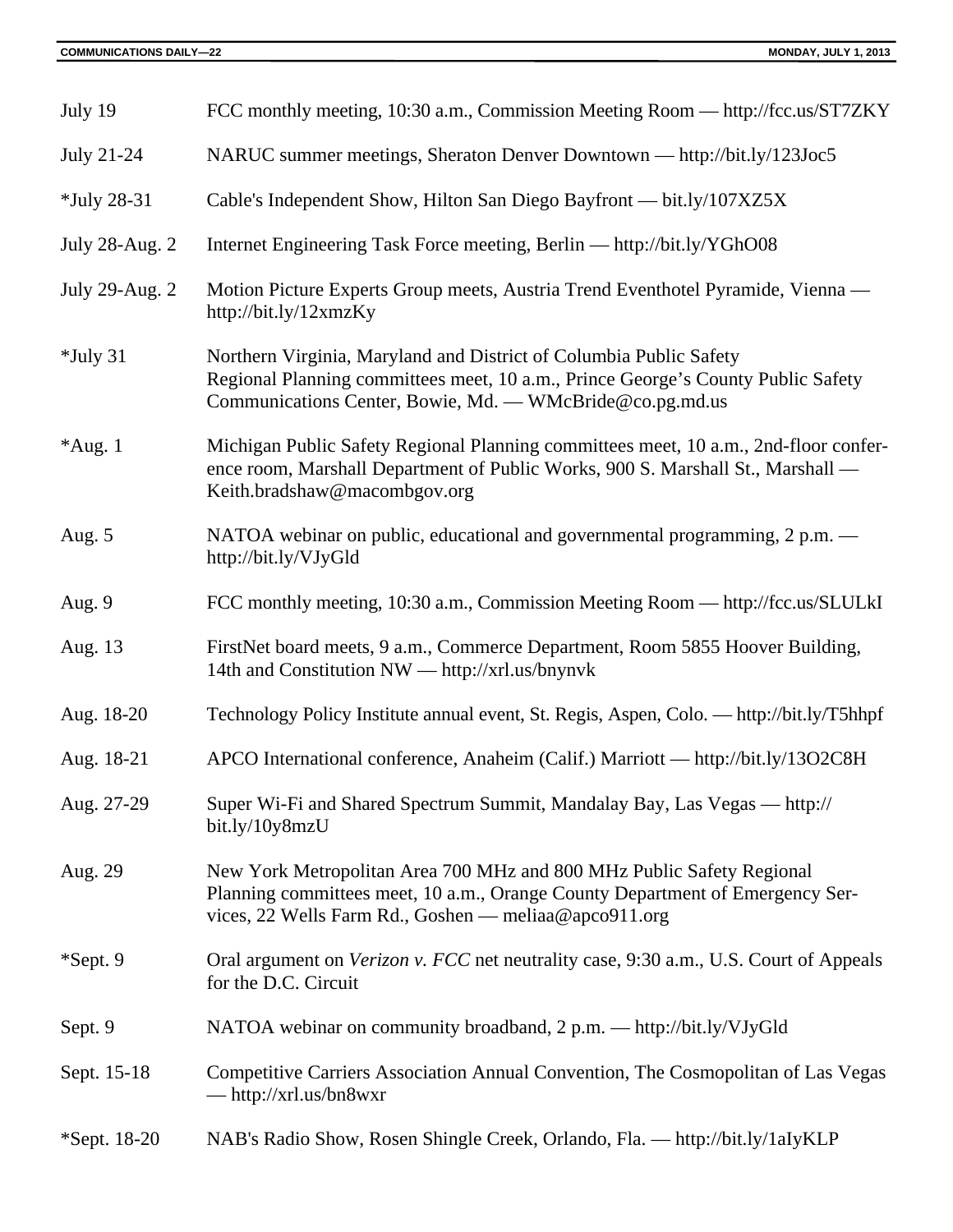| Sept. 16-19  | NATOA conference, Loews Portofino Bay Hotel, Orlando, Fla. — http://xrl.us/bod62e                                                                                                            |
|--------------|----------------------------------------------------------------------------------------------------------------------------------------------------------------------------------------------|
| Sept. 17     | New York Games Conference, Museum of Jewish Heritage, 36 Battery Pl., New York<br>— http://bit.ly/11HwAph, with Future of Television Forum next day at same place —<br>http://bit.ly/107YdFz |
| Sept. 23-26  | CompTel fall conference, Gaylord Palms, Orlando, Fla. - www.comptel.org                                                                                                                      |
| Sept. 26     | FCC monthly meeting, 10:30 a.m., Commission Meeting Room — http://fcc.us/128s2te                                                                                                             |
| Oct. 1       | NAACP's Hilary Shelton delivers United Church of Christ ethics in telecom lecture, 8<br>a.m., First Congregational UCC, 945 G St. NW - http://bit.ly/YgBdEx                                  |
| Oct. 2-4     | National Association of Black Owned Broadcasters conference, Westin City Center,<br>$1400$ M St. NW — www.nabob.org                                                                          |
| Oct. 7       | NATOA webinar on public, educational and government channel revenue, 2 p.m. —<br>http://bit.ly/VJyGld                                                                                        |
| Oct. 7-10    | PCIA annual show, Westin Diplomat, Hollywood, Fla. — http://bit.ly/Y33ONL                                                                                                                    |
| *Oct. $7-11$ | Akamai Edge Conference, Gaylord National Harbor Resort, National Harbor, Md. —<br>http://bit.ly/16FmYhV                                                                                      |
| Oct. 8-10    | Telecommunications Industry Association conference, Gaylord Convention Center, Na-<br>tional Harbor, Md. - http://tia2013.org                                                                |
| *Oct. 9-11   | IEEE Broadcast Symposium, Westgate Hotel, San Diego — http://bit.ly/11Cbuff                                                                                                                  |
| Oct. 15      | FirstNet board meets, 9 a.m., Commerce Department, Room 5855 Hoover Building, 14th<br>and Constitution Ave. NW — http://xrl.us/bnynvk                                                        |
| Oct. 21-24   | Society of Cable Telecommunications Engineers conference, Georgia World Congress<br>Center, Atlanta — http://bit.ly/11HwSfK                                                                  |
| Oct. 22      | FCC monthly meeting, 10:30 a.m., Commission Meeting Room — http://fcc.us/VoBp2o                                                                                                              |
| *Oct. 22-24  | Broadband World Forum, RAI Exhibition and Convention Centre, Amsterdam —<br>http://bit.ly/10OJ7fb                                                                                            |
| Oct. 28-31   | NYC Television Week, Waldorf Astoria and Metropolitan Pavilion — registration<br>info to come.                                                                                               |
| Nov. 4       | NATOA webinar on the digital divide, 2 p.m. — http://bit.ly/VJyGld                                                                                                                           |
| Nov. 14      | FCC monthly meeting, 10:30 a.m., Commission Meeting Room — http://fcc.us/SLV0wg                                                                                                              |